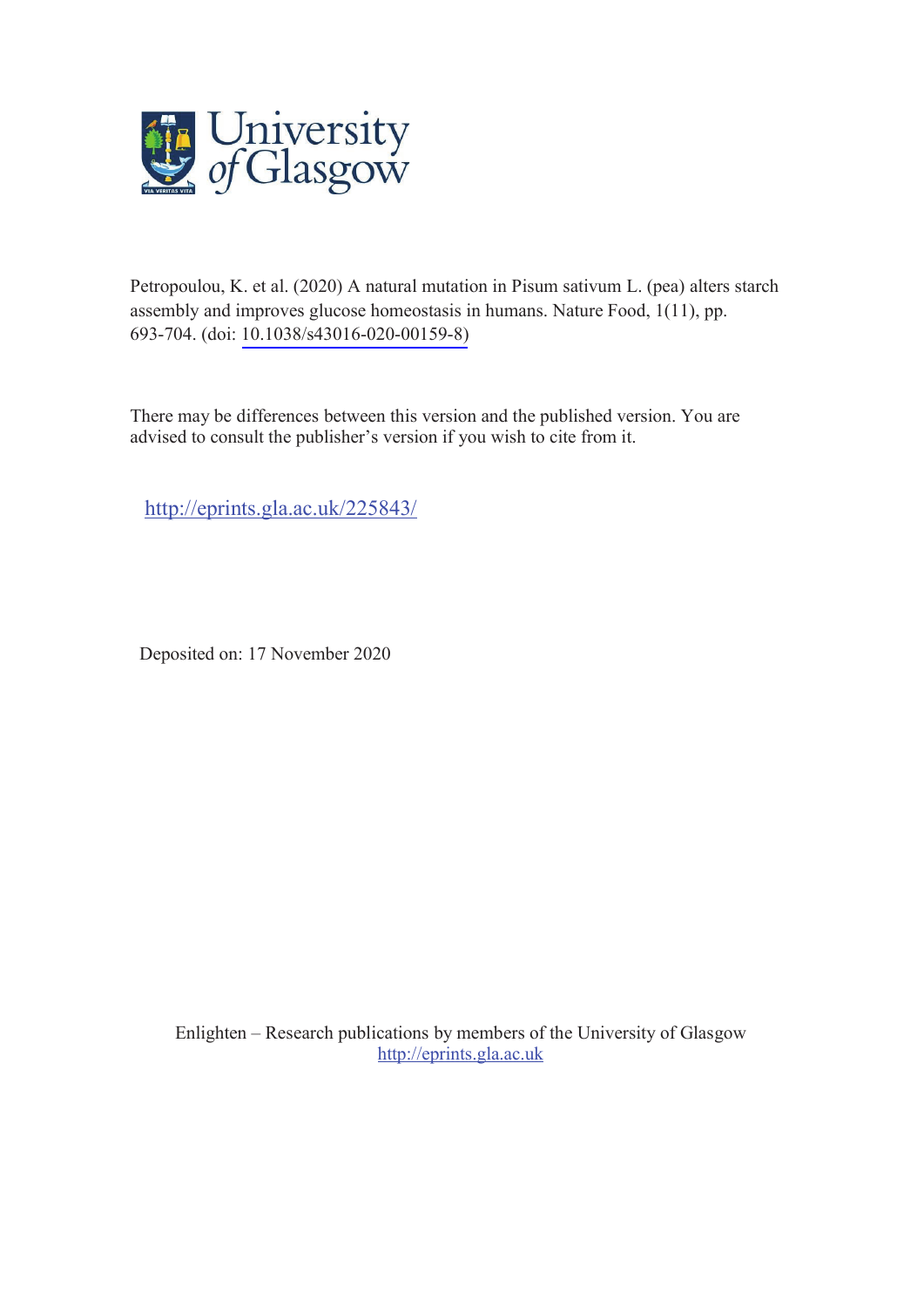**Title:** 

# **A natural mutation in a starch branching enzyme gene alters starch assembly in** *Pisum sativum L. (pea)* **and improves glucose homeostasis in humans**

5 **Authors:** Katerina Petropoulou<sup>1§^</sup>, Louise J. Salt<sup>2§^</sup>, Cathrina H. Edwards<sup>2^</sup>, Frederick J. Warren<sup>2</sup><sup>^</sup>, 6 Isabel Garcia-Perez<sup>3</sup>, Edward S. Chambers<sup>1</sup>, Rasha Alshaalan<sup>1,4</sup>, Mai Khatib<sup>1,5</sup>, Natalia Perez-Moral<sup>2</sup>, 7 Kathryn L. Cross<sup>2</sup>, Lee Kellingray<sup>2</sup>, Rachael Stanley<sup>2</sup>, Todor Koev<sup>2,6</sup>, Yaroslav Z. Khimyak<sup>6</sup>, Arjan 8 Narbad<sup>2</sup>, Nicholas Penney<sup>3</sup>, Jose Ivan Serrano-Contreras<sup>3</sup>, Maria N. Charalambides<sup>7</sup>, Jesus Miguens 9 Blanco<sup>8</sup>, Rocio Castro Seoane<sup>8</sup>, Julie A. K. McDonald<sup>9</sup> Julian R. Marchesi<sup>8,10</sup>, Elaine Holmes<sup>1,3,11</sup>, Ian 10 F. Godsland<sup>12</sup>, Douglas J. Morrison<sup>13^</sup>, Tom Preston<sup>13^</sup>, Claire Domoney<sup>14^</sup>, Peter J. Wilde<sup>2^</sup>, Gary S. 11  $Frost^{1*}$ 12

# **Affiliations:**

- 14 <sup>1</sup>Section for Nutrition Research, Department of Metabolism, Digestion and Reproduction, Faculty of Medicine, Imperial College London, London, W12 0NN, UK.
- ${}^{2}$ Quadram Institute Bioscience, Norwich Research Park, Norwich, Norfolk, NR4 7UQ, UK.
- $\frac{16}{17}$  $3$  Computational and Systems Medicine, Division of Integrated Systems Medicine and Digestive
- Diseases, Department of Surgery and Cancer, Faculty of Medicine, Imperial College London, SW7 2AZ, UK.
- 20 <sup>4</sup> Clinical Nutrition Program, Department of Health, College of Health and Rehabilitation Sciences,
- 21 Princess Noura Bint Abdulrahman University, Riyadh, 11671, Saudi Arabia<br>22 <sup>5</sup> Faculty of Applied Medical Sciences, Department of Clinical Nutrition, King Abdulaziz University, 23 Jeddah, 21589, Saudi Arabia
- <sup>6</sup> School of Pharmacy, University of East Anglia, Norwich Research Park, Norwich, NR4 7TJ, UK.<br>25 <sup>7</sup> Department of Mechanical Engineering, Imperial College London, London SW7 2AZ, UK.
- 
- <sup>7</sup> Department of Mechanical Engineering, Imperial College London, London SW7 2AZ, UK.<br>
<sup>8</sup> Division of Integrative Systems Medicine and Digestive Disease, Department of<br>
27 Digestion and Reproduction, Imperial College Lon Division of Integrative Systems Medicine and Digestive Disease, Department of Metabolism, Digestion and Reproduction, Imperial College London, W2 1NY, UK.<br>28 PMRC Centre for Molecular Bacteriology and Infection, Imperial Co
- <sup>9</sup> MRC Centre for Molecular Bacteriology and Infection, Imperial College London, London, UK, SW7<br>29 2AZ
- 29 2AZ<br>30 <sup>10</sup>School of Biosciences, Cardiff University, Cardiff, CF10 3AX.
- 
- <sup>11</sup>Centre for Computational & Systems Medicine, Murdoch University, Perth, 6150, Australia<br>
<sup>12</sup>Diabetes, Endocrinology and Metabolism, Department of Medicine, Imperial College London W2 33 1NY, UK.<br>34 <sup>13</sup>Scottish
- <sup>13</sup> Scottish Universities Environmental Research Centre, University of Glasgow, East Kilbride, G75<br>35 OQF. UK. 0QF, UK.
- 36 <sup>14</sup> John Innes Centre, Norwich Research Park, Norwich, NR4 7UH, UK.
- 37
- 38 <sup>§</sup> These authors share authorship
- 39 ^ These authors contributed equally
- 40
- \* To whom correspondence should be addressed:
- Professor Gary Frost PhD RD
- 43 Nutrition Research Section
- Department of Metabolism, Digestion and Reproduction
- $45$  6<sup>th</sup> Floor, Commonwealth Building
- 46<br>47 Faculty of Medicine
- Imperial College Hammersmith Campus
- Du Cane Road
- London W12 ONN
- Email g.frost@imperial.ac.uk
- 51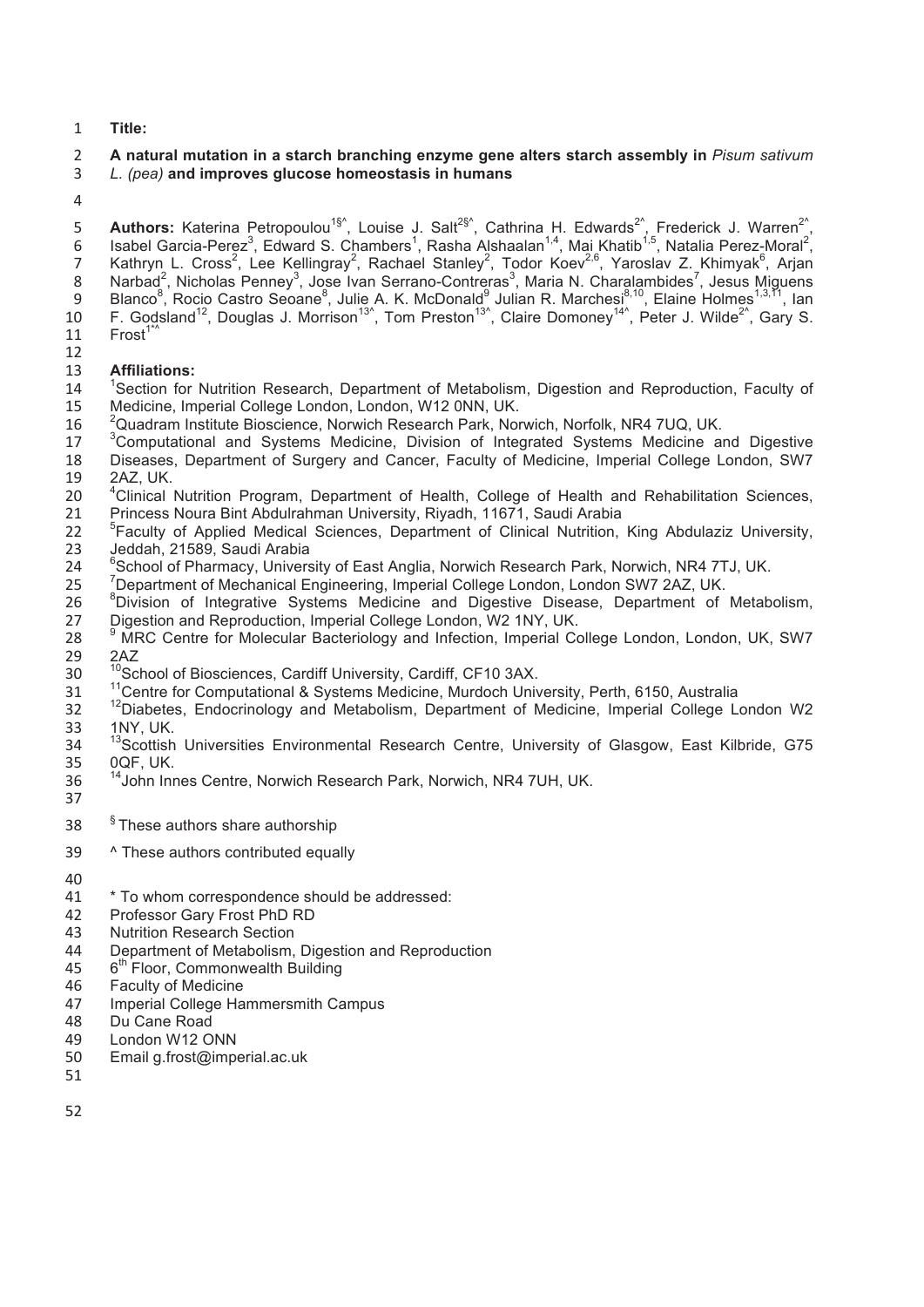**Abstract**: Elevated postprandial glucose (PPG) is a significant risk factor of non-communicable diseases globally. Currently there is a limited understanding of how starch structures within a 55 carbohydrate-rich food matrix, interact with the gut luminal environment to control PPG. Here, we use 56 pea seeds (*Pisum sativum*) and pea flour, derived from two near-identical pea genotypes (BC1/19RR and BC1/19rr) differing primarily in the type of starch accumulated, to explore the contribution of starch 58 structure, food matrix and intestinal environment on PPG. Using stable isotope  $1^{13}C$ ] labelled pea seeds, coupled with synchronous gastric, duodenal and plasma sampling *in vivo,* we demonstrate that 60 maintenance of cell structure and changes in starch morphology are closely related to lower glucose 61 availability in the small intestine, resulting in acutely lower PPG and promotion of changes in the gut 62 bacterial composition associated with long term metabolic health improvements.

63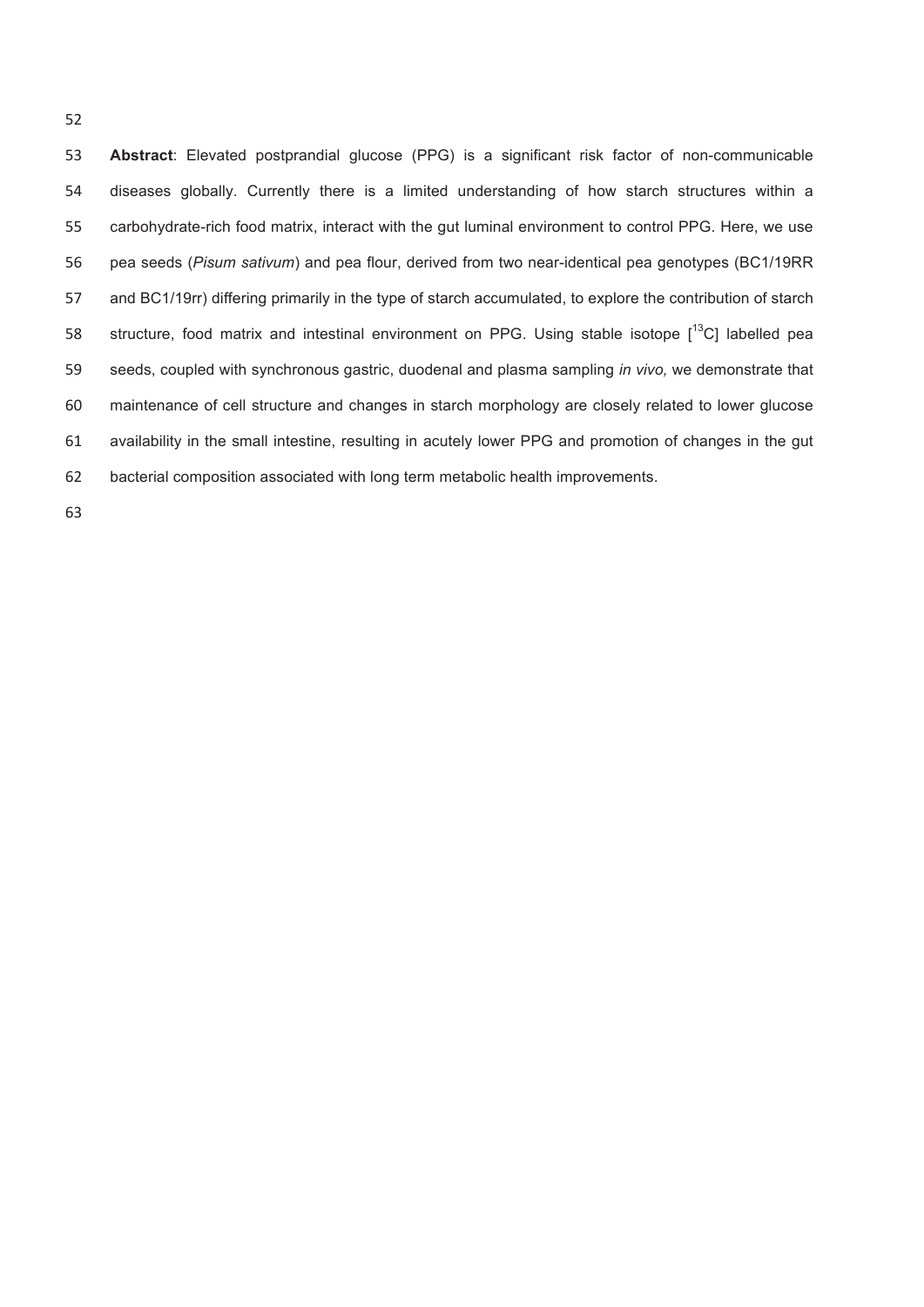64 **Introduction** 

65 Abnormal postprandial blood glucose (PPG) is a major risk factor for type 2 diabetes (T2D) and 66 associated metabolic diseases [1]. The consumption of carbohydrate-rich foods is a determinant of 67 PPG response [2], and the glycaemic index ranks these foods according to their impact on PPG [3]. 68  Evidence from randomized control trials and systematic reviews shows a benefit of low glycemic index 69 diets on long term glycaemic control in T2D [4-6]. The effect a carbohydrate-based food has on PPG is dependent on many factors, including the physical structure of food, the type of carbohydrate it contains, and neural and hormonal responses its ingestion elicits*.* The same food can produce different PPG and insulin responses depending purely on processing, such as in the cases of native 73 and retrograded starch [7].

 Here, we investigate the impact of food structure, carbohydrate type, and the bioaccesibility of starch in the gastrointestinal environment (gastric and duodenal digestion and colonic fermentation) on PPG 76 and gut bacteria related to glucose metabolism. We used mature seeds of pea (*Pisum sativum L*.), as a model food in a series of experiments spanning *in vitro* laboratory to metabolic studies in humans.

 There is systematic evidence that non-oil-seed pulses, of which pea is a member, have a significant impact on long term glycaemic control [8]. Additionally, the genetic variation available in pea, provides  an opportunity to investigate the impact of starch assembly on digestive processes. As the physical  state of food can be a significant determinant of postprandial glycaemia, using pea flour enables the 82 study of this phenomenon in some depth.

 We used two near-isogenic pea lines, which are genetically identical except that one (BC1/19rr)  carries a natural mutation in the starch branching enzyme I gene (*SBEI*) [9]. In BC1/19RR, the wild- 85 type or control line, SBEI makes a major contribution to the amylopectin fraction present in seeds, 86 where the enzyme is active within the plastids of the cotyledonary cells (Fig. 1). The naturally  occurring mutation in the *sbeI* gene (BC1/19rr) disrupts the carboxy-terminal region of the protein,  affecting the structure of the starch and other seed phenotypic traits [9, 10]. In the mutant line, the  majority of the starch which is synthesised has been dubbed 'resistant starch', reflecting its largely unbranched amylose polymers and resistance to digestion. This naturally occurring mutation is unique in *rr* peas. However, mutations in SBE exist in other species but these are mainly induced mutations, such as those in rice [11], durum wheat [12], bread wheat [13], rice [14] and potato [15].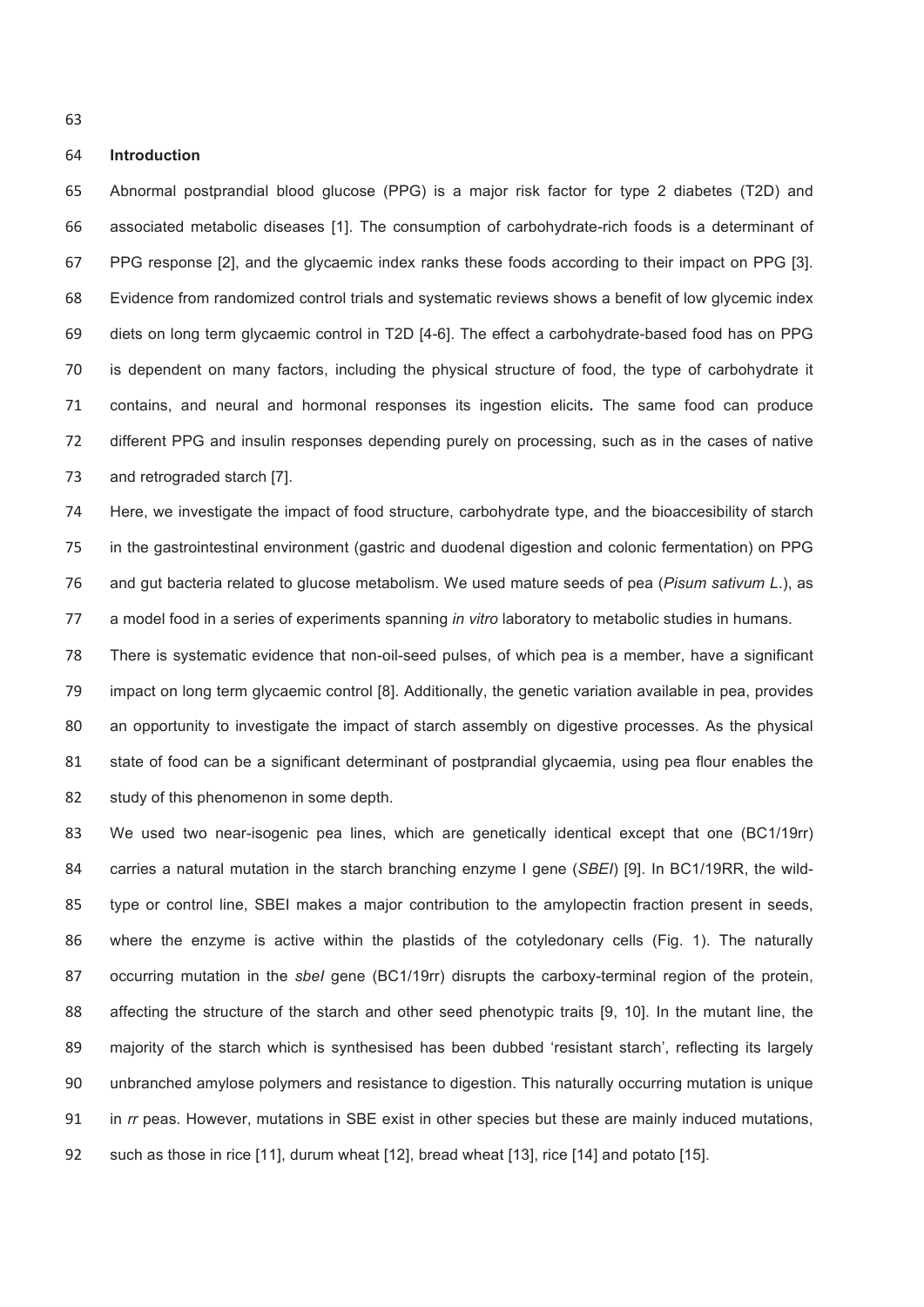93 In this work, we compared BC1/19RR wild-type and mutant BC1/19rr peas to examine the effects of genetic alterations to starch structure on digestion parameters (using *in vitro* oral/gastric and duodenal simulated digestion models) and associated health outcomes (by performing experiments *in vivo*, in 96 human volunteers). We investigated the effects of processing and food structure by generating pea flour and producing pea-derived food products where processing had disrupted of the cell wall. The  acceptability of these products and the relative effects on glucose metabolism were tested in a sample of healthy volunteers with no compromised glycaemic control.

 **Figure 1. Starch biosynthetic pathway in pea seeds.** The contribution of different enzymes to steps in the cytosol and within the plastid and 101 starch granule of the wild-type line, BC1/19RR, are shown in green with the metabolites in blue. The genotype of BC1/19rr carries a naturally-

occurring insertion in a starch-branching enzyme gene (*sbeI-ins*, indicated by the red box, and used in this study) [9]. The mutation affects the

103 activity of the enzyme within the structure granule of BC1/19rr, where the pathway to amylopectin is disrupted (indicated by red bar on the arrow)

and starch structure is changed. Adapted from [16]**Results** 

### **Food-structure and** *rr* **starch genotype attenuates postprandial glycaemia**

106 In a randomized, controlled, double blind, cross-over trial (trial 1), 10 healthy volunteers were fed a cooked, mixed meal containing 50 g dry weight of pea seeds or flour from two pea genotypes (*RR* and *rr*; providing 31% and 26%, of the total carbohydrate content of the meal, respectively; see Methods and Supplementary Table 1). There was no significant differences in solid phase gastric emptying, 110 assessed by the  $\int_0^{13}$ C] octanoic acid breath test [17], between the *rr* vs RR pea seeds or flour groups 111 (p=0.49 and p=0.59, respectively; Figure 2A, B), as determined by  $T_{\frac{1}{2}}$  (half-emptying time), indicating 112 that volunteers began digesting the different test meals in a similar time course. There was a significantly lower PPG between the *rr and RR* pea seeds and between the *rr and RR* flour groups (effect over time, p=0.02 and p=0.04, respectively; Fig. 2C, D).

 In a second randomized, controlled, double blind, cross-over trial (trial 2) 12 healthy volunteers were 116 fed 50 g dry weight of pea seeds or flour from two pea genotypes (*RR* and *rr*;) as a cooked product (rather than a mixed meal; Methods and Supplementary Table 2). For pea seeds group, plasma  glucose and serum insulin concentrations were significantly lower after consumption of *rr* compared to 119 RR (effect over time, p=0.02 and 0.001 respectively) (Fig. 2E, F). There was no effect on glucagon-like peptide 1 (GLP-1) (Fig. 2G). The *RR* pea seeds consumption led to a higher release of gastric inhibitory polypeptide (GIP) compared to *rr* (effect over time, p=0.01) (Fig. 2H). For flour, a lower PPG response occurred after consumption of *rr* compared to *RR* (effect over time, p=0.06) (Fig. 2I). Serum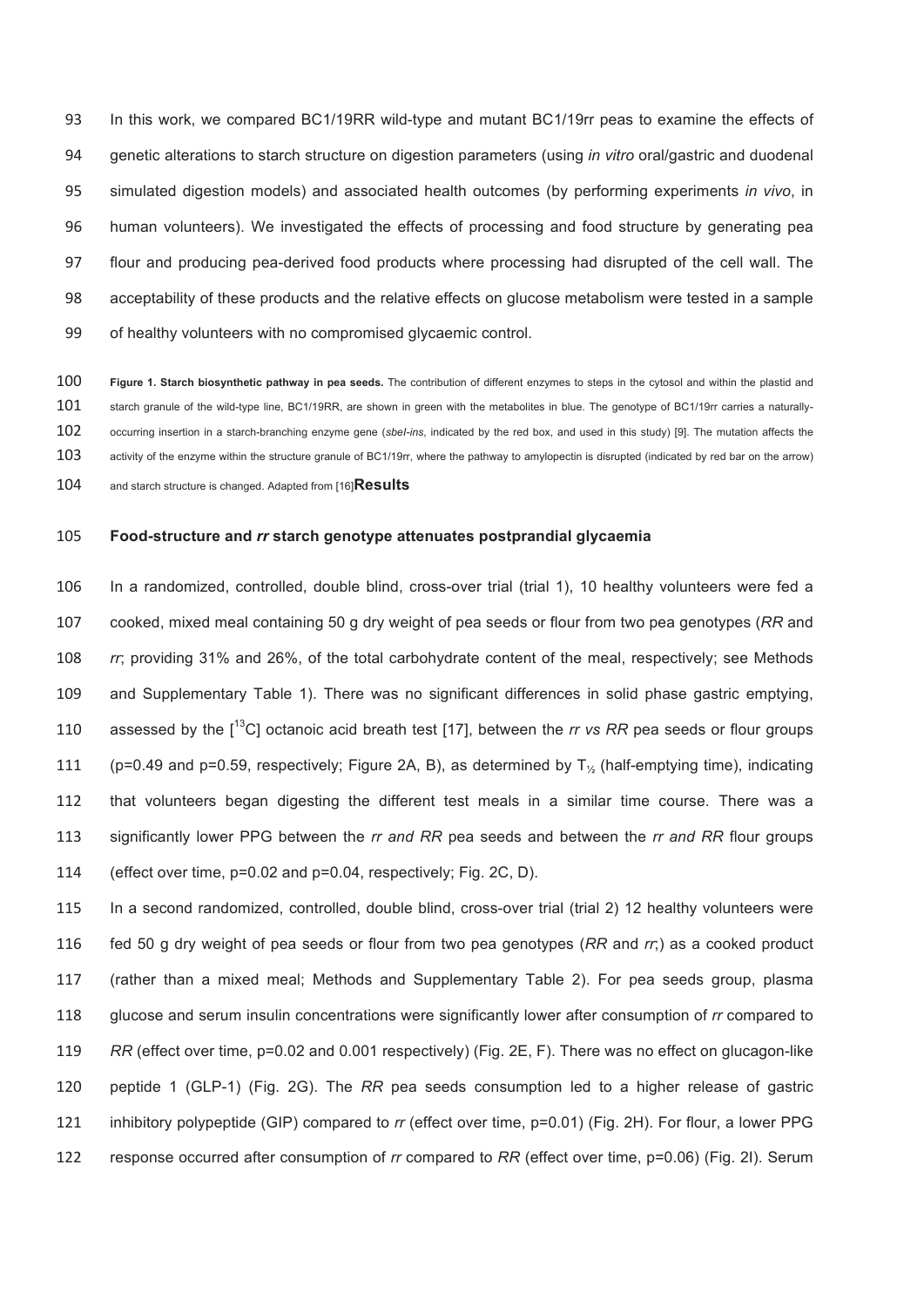- 123 insulin incremental area under the curve 120 min ( $iAUC_{0-120min}$ ) was significantly reduced by 37% (p=0.04) for *rr* compared to *RR* flour (Fig. 2J). During the first 15 min post ingestion, there was a significantly higher peak in GLP-1 concentrations observed for *RR* compared to the *rr* group (p=0.001) 126 (Fig. 2K). There was also a significantly higher  $iAUC_{0.120min}$  GIP for *RR* compared to *rr* (p=0.02) (Fig. 127 2L).
- Changes in food structure, induced through processing whole seeds to flour within genotype, showed profound effects on PPG and serum insulin. In both *RR* and *rr*, processing to flour produced a significantly larger glucose and insulin response over 180 min (Supplementary Figure 1A-D).
- Together, these data demonstrate that both starch genotype and food structure have an impact on
- 132 postprandial glycaemia.
- **Figure 2. Effects of acute consumption of 50 g dry weight** *RR* **and** *rr* **pea seeds and flour.**
- 134 t<sub>%</sub> was determined from the modelled [<sup>13</sup>C] data to describe gastric emptying rates. t<sub>1/2</sub> was defined as the timepoint at which 50% of exhaled 135 <sup>13</sup>CO<sub>2</sub> is recovered. (A) Gastric emptying rates for *RR* and *rr* pea seeds group during a mixed meal experiment (trial1) (n=10). (B) Gastric emptying 136 rates for *RR* and *rr* flour group during a mixed meal experiment (trial 1) (n=10). (C, D,) Concentration of plasma glucose for *RR* and *rr* pea seeds 137 and flour groups during a mixed meal experiment (trial 1) (n=10). (E-H) Concentration of plasma glucose, serum insulin, GLP-1 and GIP measured  for 180 min for *RR* and *rr* pea seeds group (pea seeds consumed without the mixed meal, trial 2) (n=12). (I-L) Concentration of plasma glucose and corresponding serum insulin, plasma GLP-1 and GIP for *RR* and *rr* flour group (pea flour was consumed without the mixed meal, trial 2). Analysis for flour group was performed on available paired data, (n=11). Insets show the iAUC between 0 and 300/120 for the trial 1 and 180/120 141 min for Trial 2. The data represent mean ±SEM. Repeated Measures Anova was used to analyse time course data with pea/flour and time as 142 within-subject factors. Fisher LSD post-hoc tests were performed between timepoints when significant pea/flour, time interaction was found. Paired *<sup>t</sup>*-tests were used for iAUCs calculations and gastric emptying data analysis. Timepoints at which values differed significantly, \*p<0.05, \*\*p<0.01, 144 \*\*\* p<0.001. Abbreviation: iAUC, incremental area under the curve
- 145

#### 146 **Impact of pea structure and starch assembly on starch digestion**

A series of *in vitro* studies elaborated physico-chemical mechanisms of starch digestion and nutrient

- bio-accessibility in *RR* and *rr* pea seeds and flour.
- *Starch digestibility*

 The total starch contents of pea seeds and flour were determined at raw, post-cooking and post- simulated digestion (oral, gastric/small intestinal conditions) stages (Fig. 3A). Starch digestion in cooked pea seeds was 60% for *RR* and 24% in *rr* (Fig. 3A) indicating that the starch in *rr* was less digestible by the upper gastrointestinal enzymes versus *RR* pea seeds (p<0.0001), and corroborating 154 Fig. 2 findings.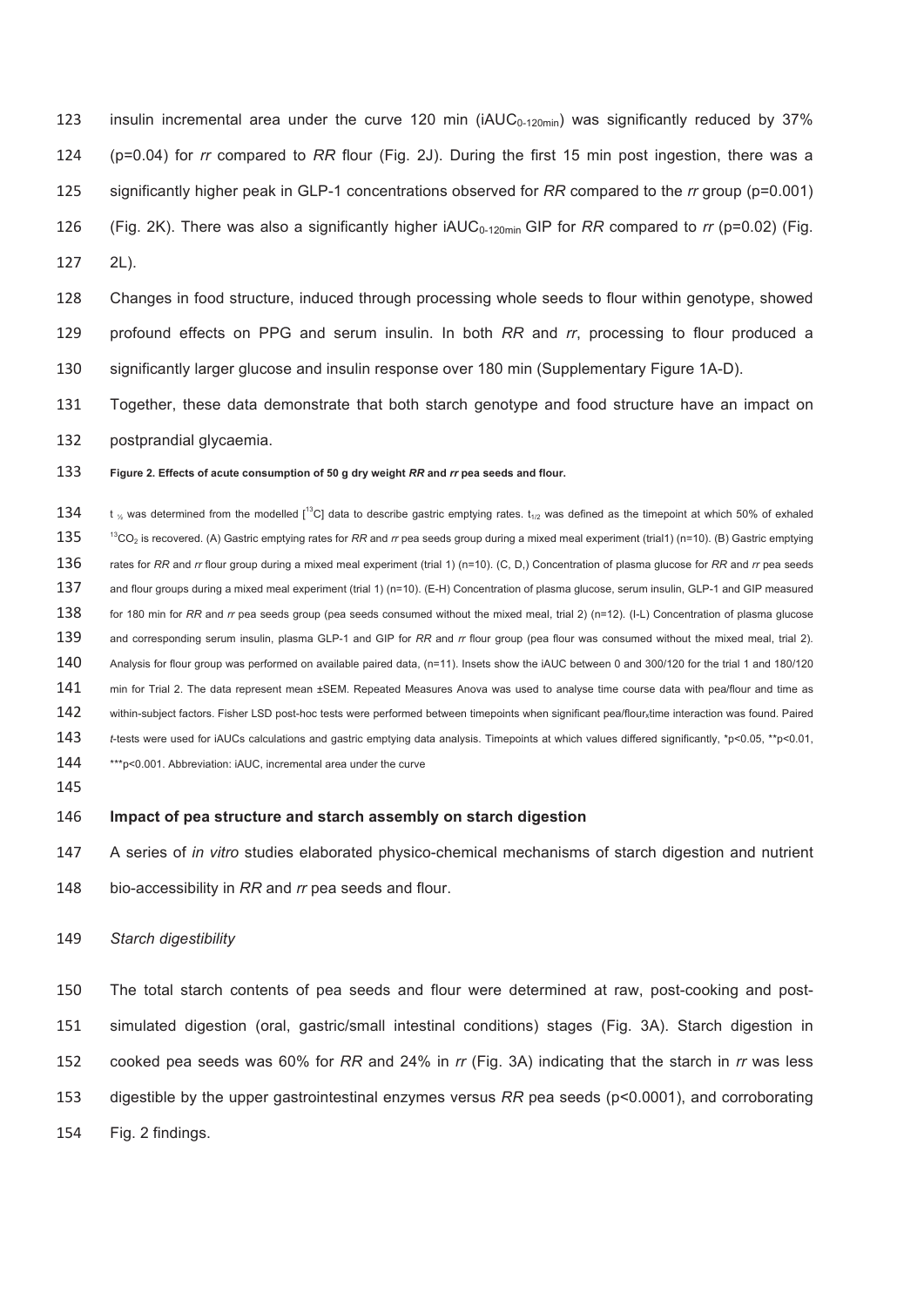After cooking, the portion of analytically resistant starch (ARS) content (that is, the estimated 156 proportion of resistant starch using standard laboratory methods), based on the AOAC 2002.02 method [18], decreased in *RR* pea seeds (p<0.05) but increased in the *rr* after cooking and digestion  (p<0.01). We observed no statistical significant difference between the *RR* and *rr* flour (Fig. 3B).

159  $<sup>13</sup>C$  cross polarized magic angle spinning (CP-MAS) NMR was used to establish the helical structure</sup> 160 of the starch in uncooked and cooked pea seeds and flour, a key determinant of its resistance to 161 digestion (Fig. 3C & Supplementary Figure 2) [19, 20]. The starch in the uncooked *RR* line presented 162 a 35% double helical structure, in both pea seeds and flour (indicating that the starch was not 163 significantly altered during milling), whereas the *rr* line had a lower proportion of double helices (19%) 164 (Fig. 3C). Following cooking of the flours the starches from both genotypes (*RR* and *rr*) fully 165 gelatinized, having less than 10% double helical order. Starch from pea seeds of the *RR* genotype 166 only partially gelatinised, with a small decrease in double helical order (from 34% to 27%) (p<0.05), 167 whereas in the *rr* genotype there was an increase in double helical order observed following cooking 168  (from 20% to 31%) (p<0.01). This difference in gelation behaviour suggests that the matrix structure 169 (flour vs peas) influences how the starch granule structure rearranges upon heating, and controls the ARS. This consurs with the onserved PPG and serum insulin concentrations between the *RR* and *rr* flour compared to *RR* and *rr* pea seeds (Fig. 2) .

172 We hypothesized that in the spatially and water limited environment of the plant cell, the starch 173 undergoes structural rearrangements that are different to those in the flour, leading to higher levels of 174 ordered structures in the cooked pea seeds relative to cooked flours. These observations may be attributed to differences in the chain length distribution of the starches (Fig. 3D), where the *rr* starch 176 has far fewer short ( $R_h$ <4nm) amylopectin chains and a greater proportion of longer amylose chains. A 177 higher proportion of longer amylose chains which limits swelling of the starch (Fig. 3F) alters  recrystallisation following cooling (Fig. 3C) [21] and leads to a greater proportion of starch escaping small intestinal digestion and reaching the colon to be ferment by resident gut bacteria.

180

# *Food-matrix and processing and digestion*

 Pea seed fragments (> 2 mm) formed following simulated oral phase 'chewing' survived *in vitro*  digestion intact. Therefore, the particle size was measured post-gastric and intestinal phases. *rr*   digesta contained more larger particles (> 700 μm) compared to *RR* (Fig 3E) The digesta from *RR*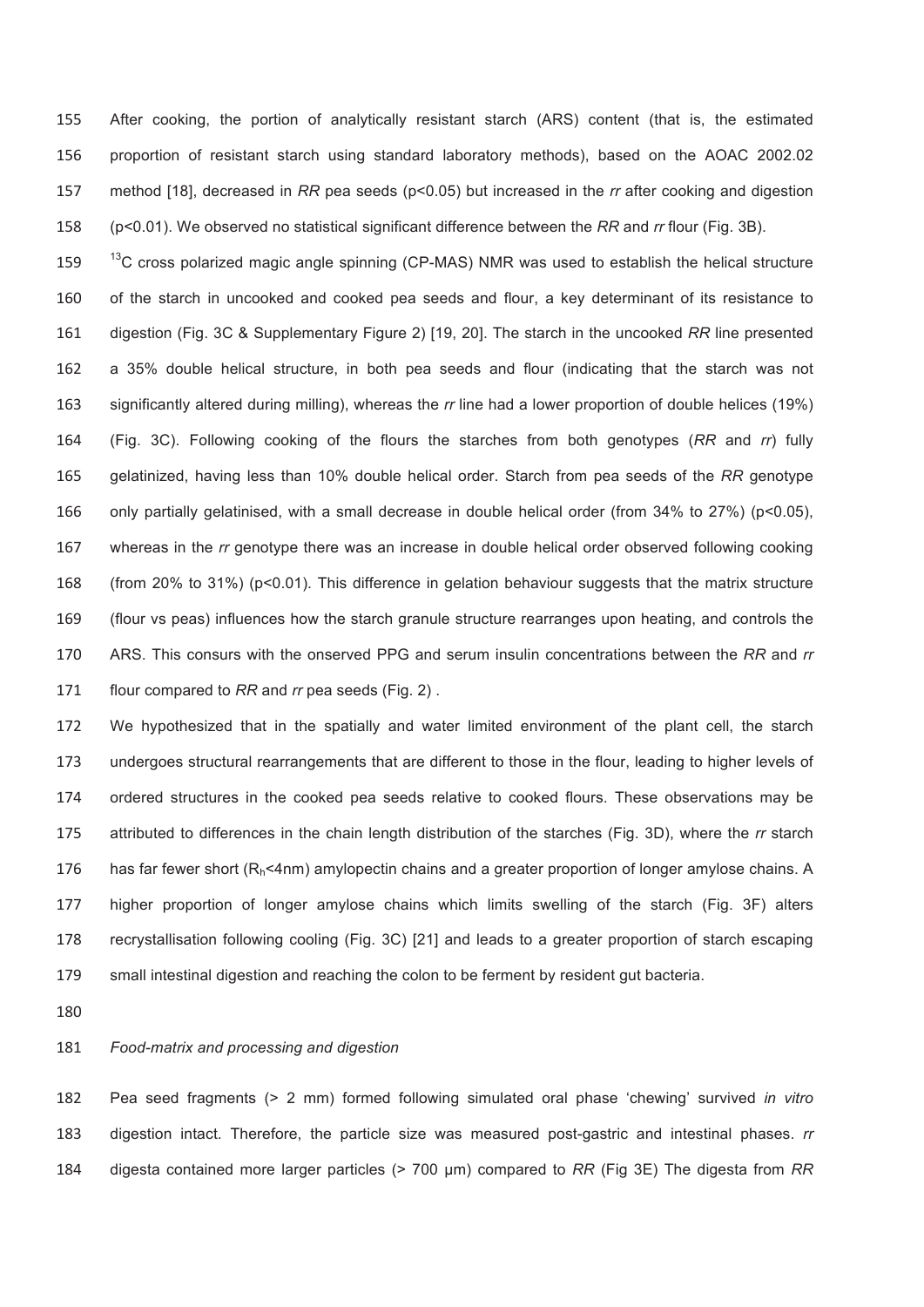contained a higher proportion of smaller particle (< 250 μm) than *rr* (such as individual cells and free 186 starch), suggesting that the *RR* tissue was more friable than for *rr*. The particle size did not change  significantly during simulated digestion, so the major impact on the structure was from cooking and 188 simulated chewing.

 Compression experiments to understand fracture profiles of cooked pea seeds demonstrated that force-deformation curves were higher in *rr* compared to *RR* at 1mm/s (p<0.0001) but were similar in both genotypes when compression rate was increased to 15mm/s (Fig. 3H). The *rr* pea seeds fractured into larger particles of tissue in contrast to *RR*, where they appeared to breakdown completely (Fig. 3H). Although the moisture content for *rr* was higher than for *RR* cooked seeds (60% vs 45%), it was noted that the physical appearance of compressed seeds was different; *rr* seeds tended to split while *RR* seeds were crushed (Fig. 3H). The greater resistance of the *rr* seeds to 196 deformation could be attributed to known differences in cell wall properties, structural differences in the intracellular starch and/or protein and/or degree of hydration of plant tissue components [22].

198 Micrographs of flour and pea seed sections demonstrated the impact of cooking (Fig. 3F, G) and simulated digestion (Supplementary Figure 3) on the cellular structure and starch morphology. Micrographs of flour demonstrated the influence of cooking on pea starch following the loss of the pea matrix by milling into flour. The raw starch granules of *rr* were very different in morphology to those of the *RR* genotype (Fig. 3F), composed of a mixture of simple and compound granules due to high amylose content [23]. Starch from *RR* flour appeared to be almost fully gelatinized after cooking (Fig. 3F) and was no longer visible after digestion *in vitro* (Supplementary Figure 3). Together with the shorter chain lengths in *RR* (Fig. 3D), this may explain the loss of total starch in *RR* flour following 206 cooking, as the shorter chains are likely to have leached out of the granules, avoiding detection by the starch assay. However, intact starch granules from *rr* flour persisted throughout cooking, showing  many intact, non-gelatinised granules (Fig. 3F) and following digestion *in vitro* (Supplementary Figure 3). After simulated duodenal digestion, however, the remaining *rr* flour granules were stained pink rather than blue. After cooking, *RR* starch granules gelatinized to a greater extent than those of *rr* (Fig. 3G), where the starch granules appeared less swollen. In the *RR* peas, starch appeared to be hydrolysed in some cells and not in others, after digestion *in vitro* (Supplementary Figure 3). On the 213 other hand, starch granules in *rr* pea cells, that were less swollen after cooking, appeared undigested 214 within the cells (Supplementary Figure 3). Scanning electron micrographs (Supplementary Figure 4) of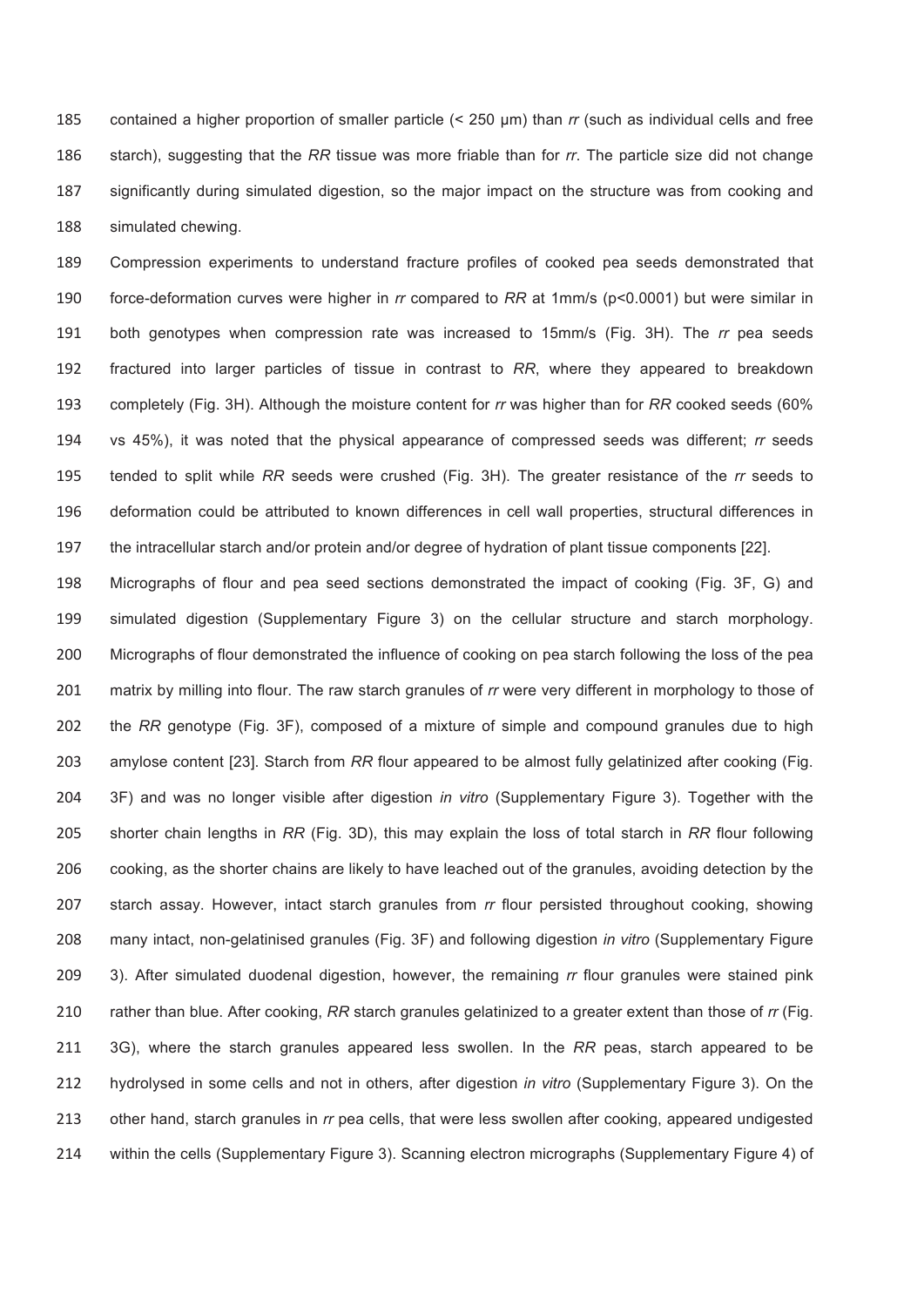uncooked and cooked pea seeds confirmed the extent of starch gelatinization within cotyledon cells 216 seen with light microscopy and also suggested some morphological differences between *RR* and *rr.*

 The results show that there are at least two main factors which influence starch digestibility in the pea  samples studied. Firstly, the matrix structure, where intact plant cell walls encapsulate the starch, act as enzyme barriers and also hindering gelatinization of intracellular starch by reducing access to water; and secondly the intrinsic resistance of the starch granule, with the higher ARS content of the *rr*  genotype making it more resistant to digestion. Even though the *rr* starch in the flour lost much of its 222 order, the morphology of the *rr* starch granules was affected less than *RR* starch following cooking. Furthermore, the tissue matrix affected fracture properties such that chewing produced larger particles for *rr* pea seeds and thus more intact cells acting as a barrier to digestion.

#### **Figure 3. Impact of genotype structure and processing on starch digestibility.**

226 Total (A) and analytically resistant starch (B) contents of uncooked (UC), cooked (C) and cooked + simulated digested (C+SD) *RR* and *rr* pea 227 seeds and flours. Structural characteristics of starch in uncooked and cooked flour and pea seeds; helical structure (C), chain length distribution  (D). Size of cooked pea seed fragments after simulated gastric and intestinal digestion (E). Micrographs of uncooked and cooked flours (F) and sections from uncooked and cooked pea seeds (G). Compression experiments (H) using hydrated/cooked *RR* and *rr* pea seeds. One-way ANOVA 230 was used on *in vitro* digestion data. Paired Student's t-test was used for the compression experiments \*p<0.05, \*\*p<0.01, \*\*\*p<0.001. 231 \*\*\*\*p<0.0001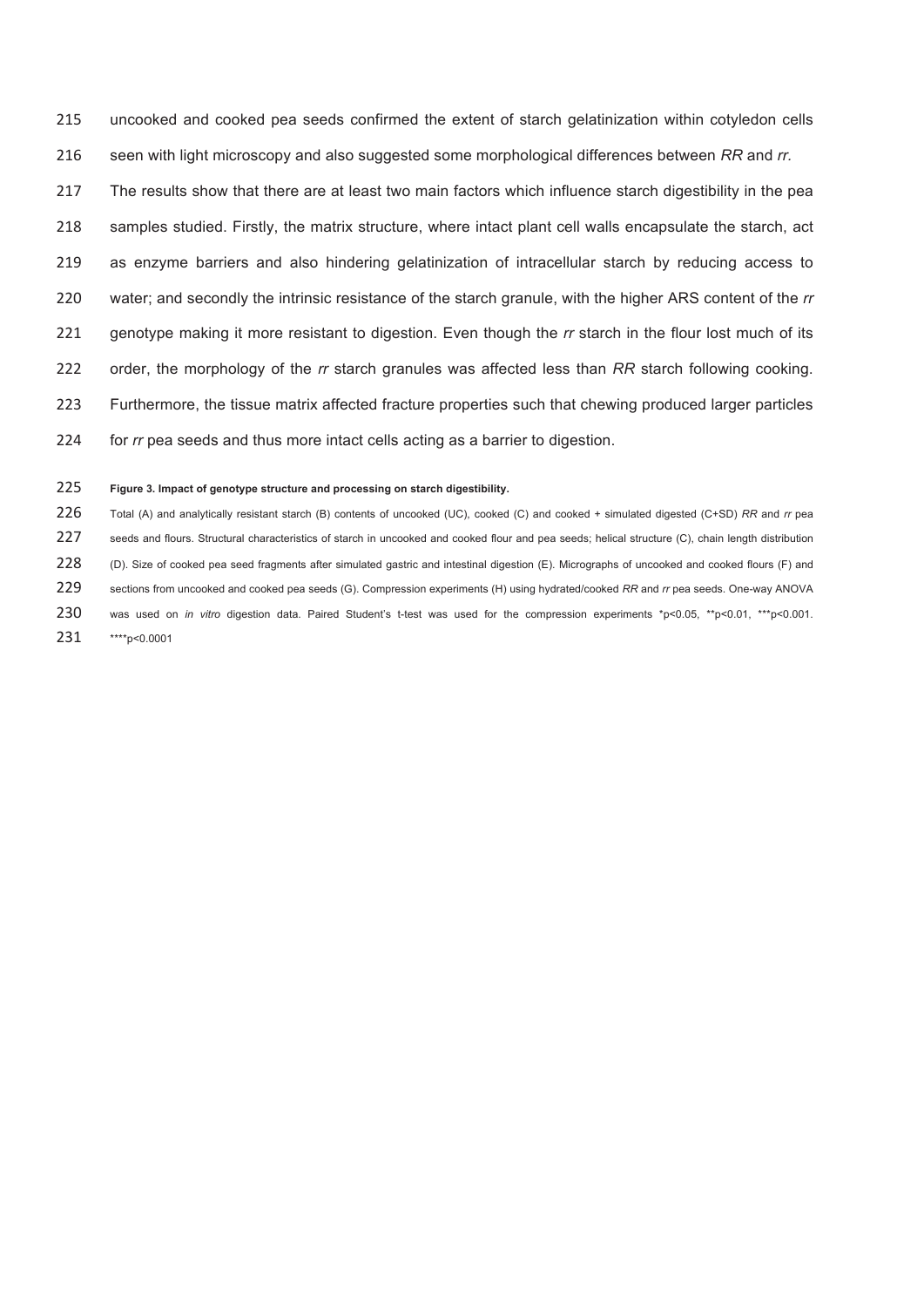232

# *rr* **genotype results in reduced small intestinal glucose release in humans**

 We investigated the impact of the *rr* mutation on duodenal glucose release in humans by intubating 235 the small intestine and stomach of 12 healthy volunteers via the nasal route (trial 2). After 236 consumption of pea seeds small intestinal glucose concentration for the *RR* group, at 30 min, was 3.77 ± 2.28 mmol/L which was nearly two-fold higher than for the *rr* group at the same time point (1.92  $\pm$  2.21 mmol/L) (Fig 4A). We found that in the rr group, the area under the curve 120 min (AUC<sub>0-120min</sub>) for small intestinal glucose concentrations was significantly lower compared to the *RR* group (p=0.02; Fig. 4B). We found no statistically significant differences in the small intestinal glucose responses 241 between flour groups from the two pea genotypes (Fig. 4C, D).

# *Gastric and small intestinal metabolic profiles for pea seeds*

243 The gastric and small intestinal metabolic profiles of the aspirated samples were assessed using an 244 untargeted metabolic profiling approach by Proton Nuclear Magnetic Resonance (<sup>1</sup>H-NMR) spectroscopy. Significant differences were found in the metabolic profiles of gastric samples of the *RR* 246 and *rr* pea seed groups (Fig. 4E). Signals corresponding to the group of metabolites (full list Supplementary Tables 3, 4), including amylopectin/maltotriose/maltose, were significantly higher for  the *RR* samples at 30 min post ingestion compared with those of *rr* (p=0.0004, Q=0.002).

249 We found statistically significant differences in glucose release rates, at 60 min post ingestion between the two pea groups (Fig. 4F). *RR* pea seeds group resulted in higher glucose release compared with *rr*  group (p=0.001, Q=0.01) (Supplementary Table 5). The data suggests that leaching of amylopectin/maltotriose/maltose from the *RR* seeds makes them more susceptible to early digestion 253 and release of glucose.

### *Gastric and small intestinal metabolic profiles for pea flour*

255  $\frac{1}{1}$ H-NMR metabolomic analysis of gastric flour samples indicated differences between the two pea 256 genotypes (Fig. 4G). Similar, to pea seeds, we found higher amylopectin/maltotriose/maltose in the gastric content of the *RR* flour group at 15- and 30-min post ingestion (p=0.00004,  Q=0.0019/p=0.0001, Q=0.0006 respectively; Supplementary Table 6).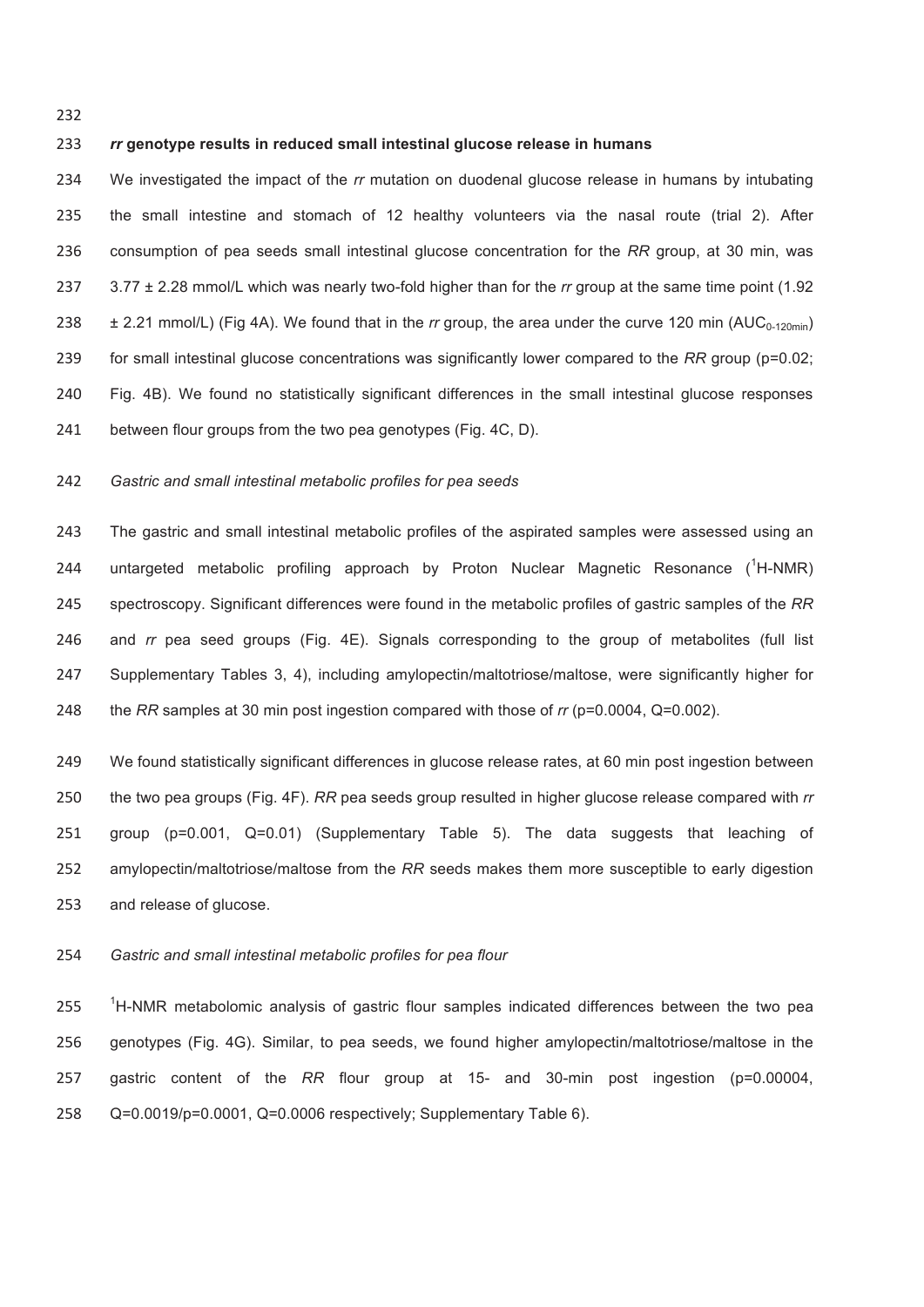In the small intestinal samples, the *RR* flour group showed higher glucose concentrations at 30 min 260 compared to rr (p<0.001, q<0.001) (Fig. 4H). We also observed higher release of sucrose and alanine 261 for *rr* flour compared to *RR* (Supplementary Table 7).

262 *α-amylase permeability in-vitro and ex vivo* 

263 Time course data from confocal microscopy showed that, within 10 min, FITC-amylase had diffused 264 into the cell walls of both *rr* and *RR* pea seeds (Fig. 4I) but not yet passed into the intracellular space. 265 Further ingress of the enzymes into the intracellular space was slow, as captured by the diffusion 266 constant (given by fluorescence intensity.nm<sup>2</sup>.min<sup>-1</sup>; 6.19 x 10<sup>-10</sup> for rr and 1.23 x 10<sup>-9</sup> RR (summarised 266 267 in histogram, Supplementary Figure 5), and there was heterogeneity in plant cells obtained from *RR*  268  pea seeds*,* as seen in the time course data (Fig. 4I). For flour group, the amylase had bound to the 269 surface of starch granules within 5 min and seemed to progressively erode the starch granules over 270 time (Fig. 4J). These experiments indicate that the encapsulation of starch by the cell wall obstructs 271 interaction with amylase enzyme. The diffusion of amylase across the intracellular space appeared to be slower for *rr* flour than *RR* overall.

 Using the small intestinal digesta from the study *in vivo* we performed experiments *ex vivo* aiming to understand the cell wall permeability to *α*-amylase (AA). In both *RR* and *rr* peas the diffusion of AA- FITC into cells was progressive with time and the diffusion of AA in *rr* pea samples was slower than in 276 *RR (*Fig. 4K)*.* Uptake of AA-FITC into *RR* and *rr* pea flour was almost immediate (Fig. 4K).

 **Figure 4. The effect of structure and genotype of pea seeds and flour on small intestinal environment.** (A) Small intestinal postprandial 278 alucose curves for *RR* and *rr* pea seeds along with corresponding plasma glucose, where analysis was performed on available paired data, (n=8).  $279$  (B) Individual responses expressed as AUC<sub>0-120min</sub> for small intestinal glucose for pea seeds (n=8). (C) Postprandial small intestinal glucose curves 180 for *RR* and *rr* flour along with corresponding plasma glucose, analysis was performed on available paired data, (n=7). (D) AUC<sub>0-120min</sub> for small 281 intestinal glucose for flour group (n=7). (E) RM-MCCV-PLS-DA scores plots of 1D <sup>1</sup>H-NMR gastric samples comparing volunteers at 30 min after 282 consumption of RR vs *rr* pea seed groups (n=10). Model score: R<sup>2</sup>Y 0.81, Q<sup>2</sup>Y 0.29. Dots represent the metabolic profile of each volunteer from 283 the study cohort; blue indicates RR and red indicates *rr* pea seed groups. (F) Fragment from the average 600 MHz 1D <sup>1</sup>H-NMR spectrum of the 284 RR (blue) vs *rr* (red) pea seeds showing the anomeric carbon signal (5.24 (d)) of the glucose molecule. (G) RM-MCCV-PLS-DA scores plots of 1D 285 <sup>1</sup>H-NMR gastric samples comparing volunteers at 30 min after consumption of RR vs rr flour groups. Model score: R<sup>2</sup>Y 0.99, Q<sup>2</sup>Y 0.85. Dots 286 represent the metabolic profile of each volunteer from the study cohort; green corresponds to *RR* and orange corresponds to *rr* flour groups. (H) 287 Fragment from the average 600 MHz 1D <sup>1</sup>H-NMR spectrum of the RR flour (green) vs rr flour (orange) showing the anomeric carbon signal (5.24  (d)) of the glucose molecule. (I) Diffusion of labelled α-amylase-FITC in cooked *RR* and *rr* pea seeds (green) at different timepoints. (J) Diffusion of  labelled α-amylase-FITC in cooked *RR* and *rr* flour (green) at 5 and 120 min. (K) Diffusion of labelled α-amylase-FITC at 90 min in duodenal samples in *RR* and *rr* pea seeds and flour group. Data are presented as mean ±SEM. Timepoints at which values differ significantly, \*p<0.05,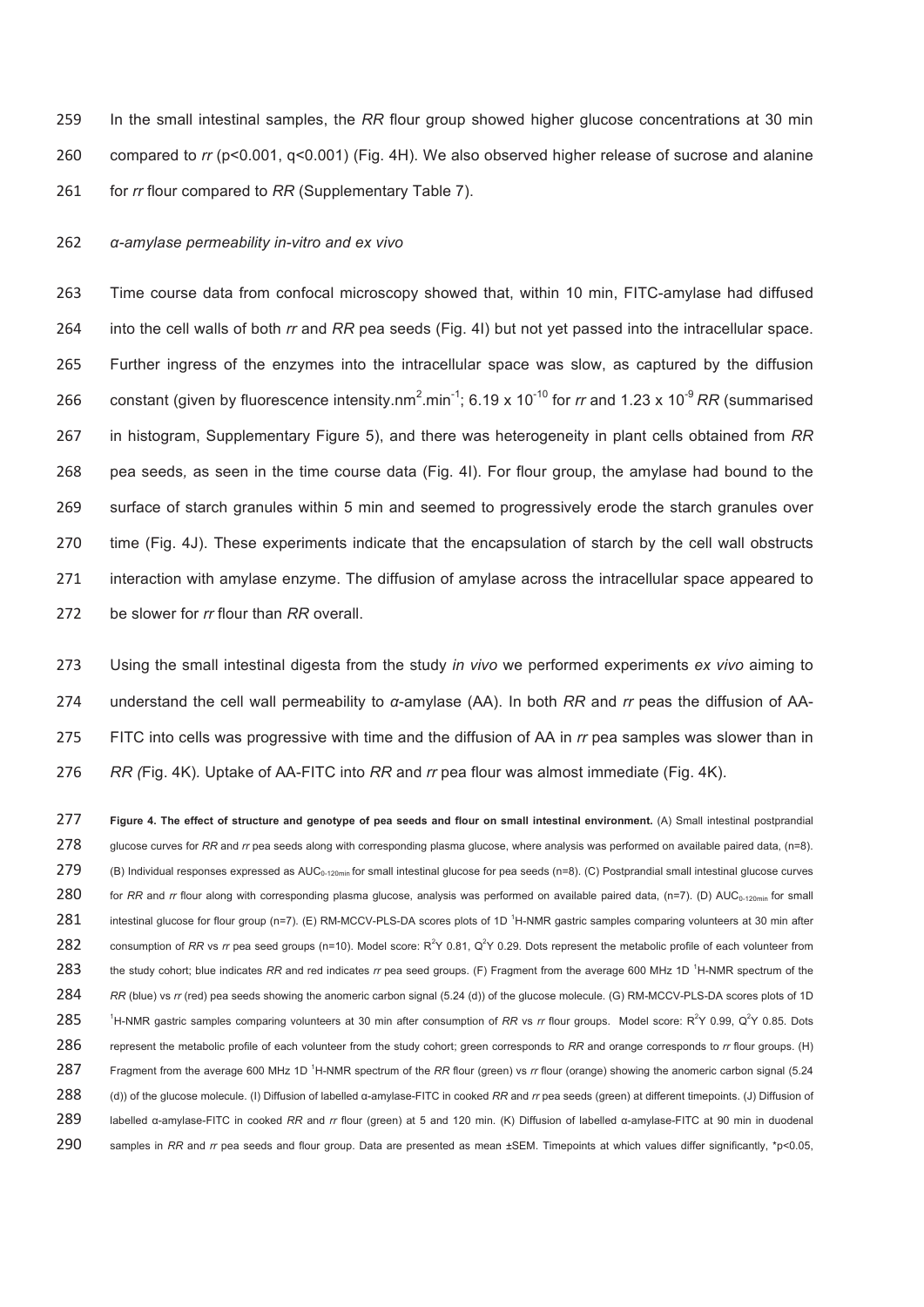| 291 | **p<0.01. Abbreviations: AUC (area under the curve), RM-MCCV-PLSD (Repeated measures-Monte Carlo cross validation-Partial-squares- |  |  |  |  |  |
|-----|------------------------------------------------------------------------------------------------------------------------------------|--|--|--|--|--|
|     |                                                                                                                                    |  |  |  |  |  |

| 292 | discriminant | analysis) | AA | (α-amvlase). | <b>FITC</b> | Fluorescein | isothiocyanate) |
|-----|--------------|-----------|----|--------------|-------------|-------------|-----------------|
|-----|--------------|-----------|----|--------------|-------------|-------------|-----------------|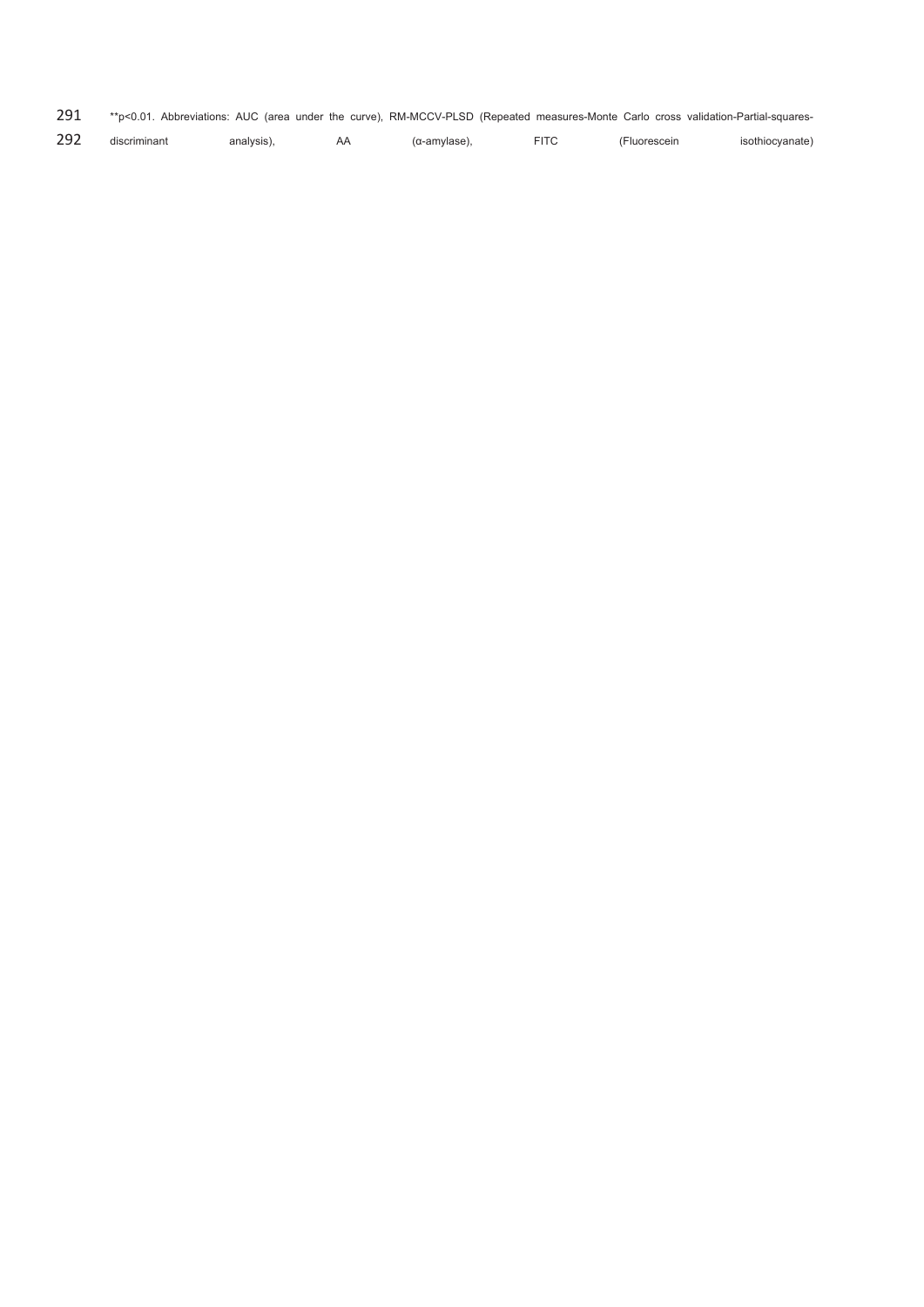#### 293 rr genotype increases SCFA production

294 We grew both RR and rr pea seeds in a  ${}^{13}CO_2$  enriched environment in a hermetically sealed 295 greenhouse, producing pea starch with an enrichment of  $\sim$ 0.2 atom percent <sup>13</sup>C above natural 296 abundance and assessed labelled metabolites in plasma and urine.

 Volunteers (n=10) took part in a third randomized, controlled, double blind, cross over trial (trial 3) to 298 investigate <sup>13</sup>C glucose and <sup>13</sup>C SCFA appearance after 50 g dry weight *RR* and *rr* pea seeds or flour consumption included in a mixed meal (Supplementary Table 8). The time course and AUC for 300 exogenous  $^{13}$ C postprandial plasma glucose indicated significantly higher concentrations after consumption of the *RR* as opposed to the *rr* pea seeds test meal (Fig. 5A, B). There was no significant effect observed when comparing *RR* and *rr* flour for exogenous postprandial <sup>13</sup> C plasma glucose and 303 total  $AUC_{0.480min}$  (Fig. 5C, D). These observations support the PPG results observed in the Fig. 2 (trial  $304$  2).

305 We measured fractional recovery of  $^{13}$ C SCFA (acetate, propionate and butyrate) in 24 h urinary 306 collections. <sup>13</sup>C acetate excretion did not result in significant differences between RR and rr in either 307 the seed or flour groups (p=0.65). <sup>13</sup>C propionate and <sup>13</sup>C butyrate output was significantly higher after  consumption of *rr*, either seeds or flour (p=0.01, p=0.03, respectively) (Fig. 5E). This suggests that, 309 with *rr* test meals, carbohydrate was not fully digested in the small intestine and more was delivered to 310 the colon where it was fermented by the gut microbiota. We investigated whether or not changes in 311 the stool gut microbiome might occur over 24 h but there was no difference in gut microbiome diversity between the pea genotypes for either test meal (Fig. 5F).

 These data suggest that the main effect on glucose absorption is the structural barrier of the pea seeds which is enhanced by the *rr* genotype. However, the SCFA production highlights that the starch from the *rr* flour was not full digested in the small intestine. There was no evidence of an acute effect 316 on stool microbiota diversity although we observed an increase in SCFA production with the *rr* 317 genotype in both pea seeds and flour.

**Figure 5. Using stable-isotope** *<sup>13</sup>* **C-enriched** *RR* **and** *rr* **pea seeds and flour to understand the digestion and fermentation process further**. 319 (A) <sup>13</sup>C plasma glucose curves for *RR* and *rr* groups after administration of 50 g dry weight <sup>13</sup>C-enriched pea seeds along with a mixed meal test (n=9). (B) Total AUC0-480min of exogenous 13C plasma glucose concentrations for *RR* and *rr* seeds (n=9). (C) Postprandial plasma <sup>13</sup> C glucose 321 responses for *RR* and *rr* flour and (D) corresponding AUC<sub>0-480min</sub> (n=8). (E) Fractional enrichment in urinary concentrations of <sup>13</sup>C acetate, <sup>13</sup>C propionate and 13C butyrate after consumption of 13 C-enriched *RR* and *rr* seeds (n=10) and flour (n=9). (F) Gut microbiota weighted beta-diversity plots for *RR* (blue) and *rr* (red) peas and *RR* (green) and *rr* (orange) flour, where each data-point represents the microbial community of a single 324 sample. <sup>13</sup>C plasma glucose and urine samples were analysed using gas chromatography-combustion isotope ratio mass spectrometry. Beta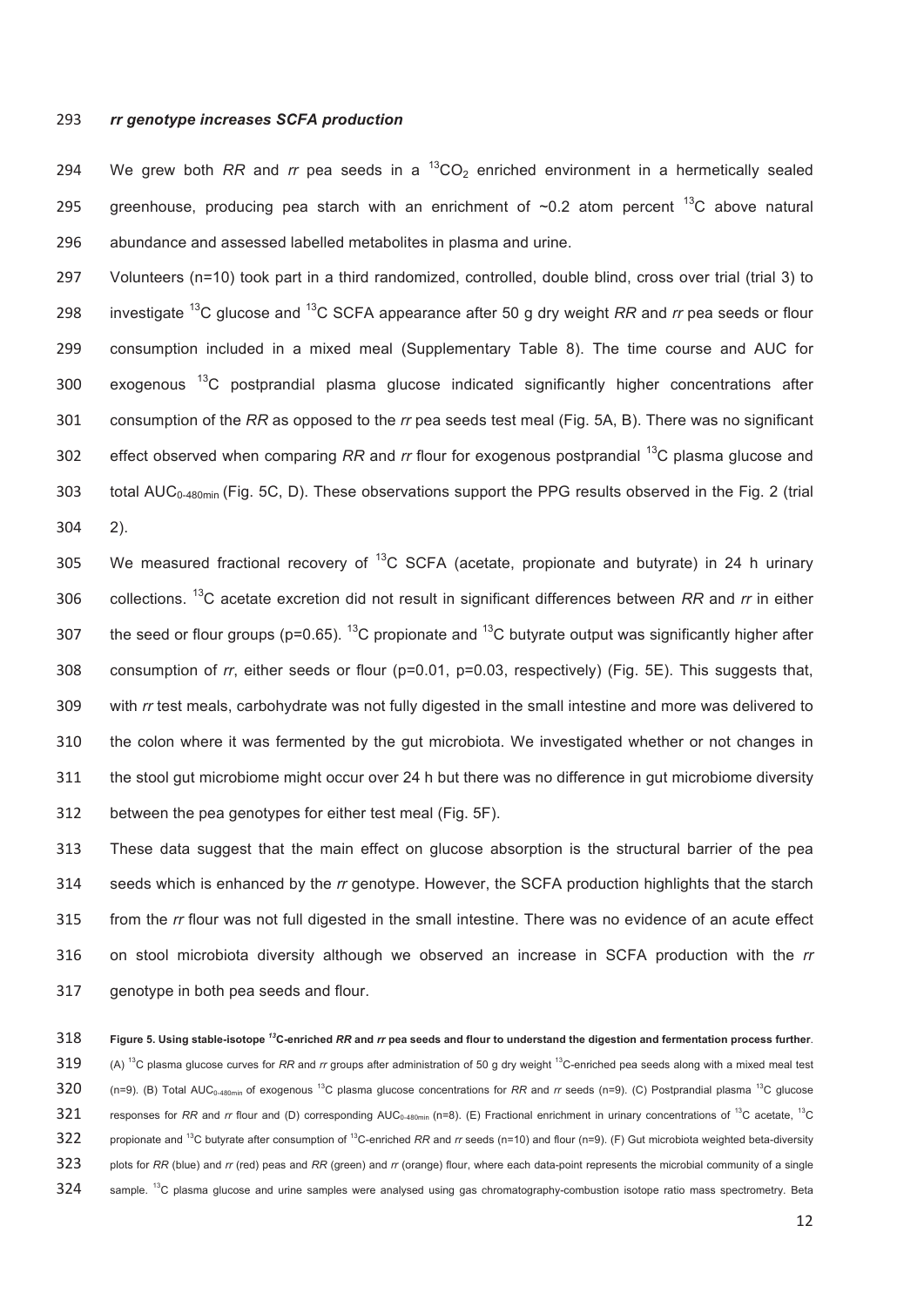diversity analysis was performed using the UniFrac metric calculated with QIIME 1.9.0 and visualized as a 3D principal coordinates analysis plot 326 using Emperor. Data represent mean ±SEM. Repeated Measures Anova was used for testing time course data with pea/flour and time as within-327 subject factors. Fisher LSD post-hoc tests were performed between timepoints when significant pea/flour, time interaction was found. Paired t-tests 328 were used for AUC calculations. Time points at which values differ significantly, \*p<0.05, \*\*\* p<0.001. Abbreviation: AUC, total area under the 329 curve

# **Effect of** *RR* **versus** *rr* **pea-derived products consumption on glycaemic control independently of the food matrix.**

 To understand the effects of the pea genotype independently of the food matrix on the PPG and gut bacteria we used a randomized, double-blind, 4 phase crossover control trial (trial 4) in 25 healthy volunteers aged 40-70 years (Supplementary Table 9 , Supplementary Figure 6 for volunteer characteristics & consort diagram). Volunteers were provided with mushy-peas and pea-hummus from 336 both the *RR* and *rr* lines to consume for 28 days in random order. The nutritional content of the products can be found in Supplementary Table 10. All measurements were performed at baseline (0  days) and follow up (28 days) after a 12 h overnight fast. We assessed the effects of repeated pea consumption exposure on stool gut bacteria, glucose metabolism, as well as GLP-1 and lipids. A full summary of all outcome variables can be found in Supplementary Table 11.

#### *Glucose metabolism*

 During the experimental visits, at baseline and follow up, volunteers did not receive the interventional pea-derived products but a mixed meal tolerance test as the aim of the study was to examine the chronic effect of products consumption. No statistically significant differences in markers of plasma glucose and serum insulin within or between groups were observed (Fig. 6 A-D). We observed no 346 differences in β-cell function and insulin sensitivity, using the Homeostatic Model Assessment 2 (HOMA 2), within or between groups. A possible explanation for this outcome might be the differences  in the study design from that of the acute studies where volunteers consumed the pea seeds or flour. The rationale behind the study design here was that the chronic exposure to the intake of *rr* pea- derived food products would change the microbiota and lead to metabolic changes that would affect PPG and insulin responses, what has been termed as a ''second meal effect''.

### *Gut microbiome 16S rRNA gene sequencing*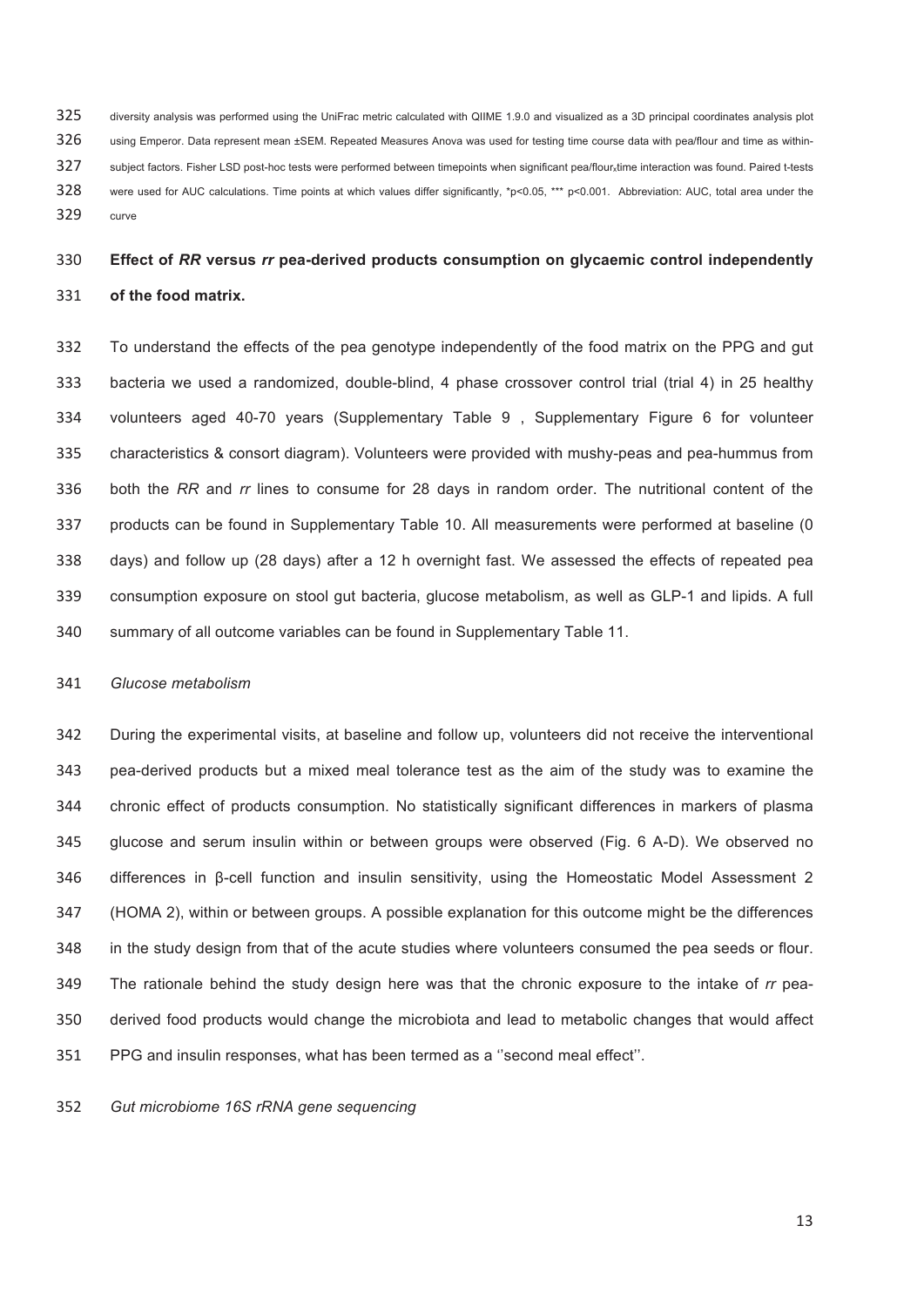Nonmetric multidimensional scaling plot (NMDS) indicated no statistically significant effect in the clustering within or between *RR* or *rr* interventions (within *RR*: p=0.83, within *rr*: p=0.92; between interventions: p=0.92) (Fig. 6E). Due to high inter-individual variability posed by changes in baseline 356 gut microbiota and the habitual diets between volunteers, we decided to examine the data as paired samples per volunteer and looked specifically for gut bacteria related to insulin resistance. Within the *rr* intervention group, at genus level, there was a decrease in the relative proportion of *Bacteroides*  (p=0.04) and an increase in the relative proportion of *Bifidobacterium* (p=0.007) (Fig. 6F). Within the 360 *RR* intervention group, results indicated a statistically significant decrease in *Lachnospiraceae* and 361 *Ruminococcaceae* (p=0.01, p=0.004 respectively), which are known as starch degraders. Between 362 groups (*RR* and *rr* interventions), a statistically significant decrease in the relative abundance of 363 *Collinsella* was observed after 28 days of *rr* supplementation (p=0.03). Previous studies have reported 364 increased levels of *Collinsella* in individuals suffering from T2D [24].

365 Despite observing differences in gut bacteria, there was no effect on glucose and insulin responses 366 even though controlling for adherence to the interventions by measuring trigonelline, a validated pea 367 biomarker (Supplementary Notes and Supplementary Figure 7). We suggest that the food matrices of 368  pea seeds have an acute impact on PPG, as seen in acute studies. The findings support the concept, 369 that whilst dietary interventions may promote changes to gut bacterial populations, this may not 370 automatically translate into improvements to glucose metabolism in "free-living" individuals." In an ideal situation we would have run two experiments by including the pea seeds/products and by just performing a mixed meal tolerance test (as the one we did). However, this is difficult for many possible 373 reasons such as blood volume loss.

 **Figure 6. The effect of consuming products derived from the two pea genotypes for 28 days on glucose homeostasis and gut microbiota**. (A) Postprandial plasma glucose for *RR* and *rr* lines (B) and serum insulin responses: *RR* (C), *rr* (D). (E) 376 Nonmetric multidimensional scaling (NMDS) plots for *RR* and *rr* pea interventions before and after the consumption of pea 377 derived food products. RR visit 1;  $\bigcirc$ , RR Visit 2 , *rr* Visit 1 , *rr* Visit 2  $\bigcirc$ . NMDS represent a snapshot of the  bacterial community structure, where dots close together have similar community structure while those far apart are dissimilar. Therefore, in this figure points closely located on the plot are more similar in local community composition than are more distant 380 points. Samples were subsampled to the lowest number of reads (3926) which resulted in at least 97% coverage for each  sample (Supplementary Figure 8). Analysis was performed on available paired data (n=22). Subsample read counts for  Bifidobacterium and Bacteroides for both lines of peas (F)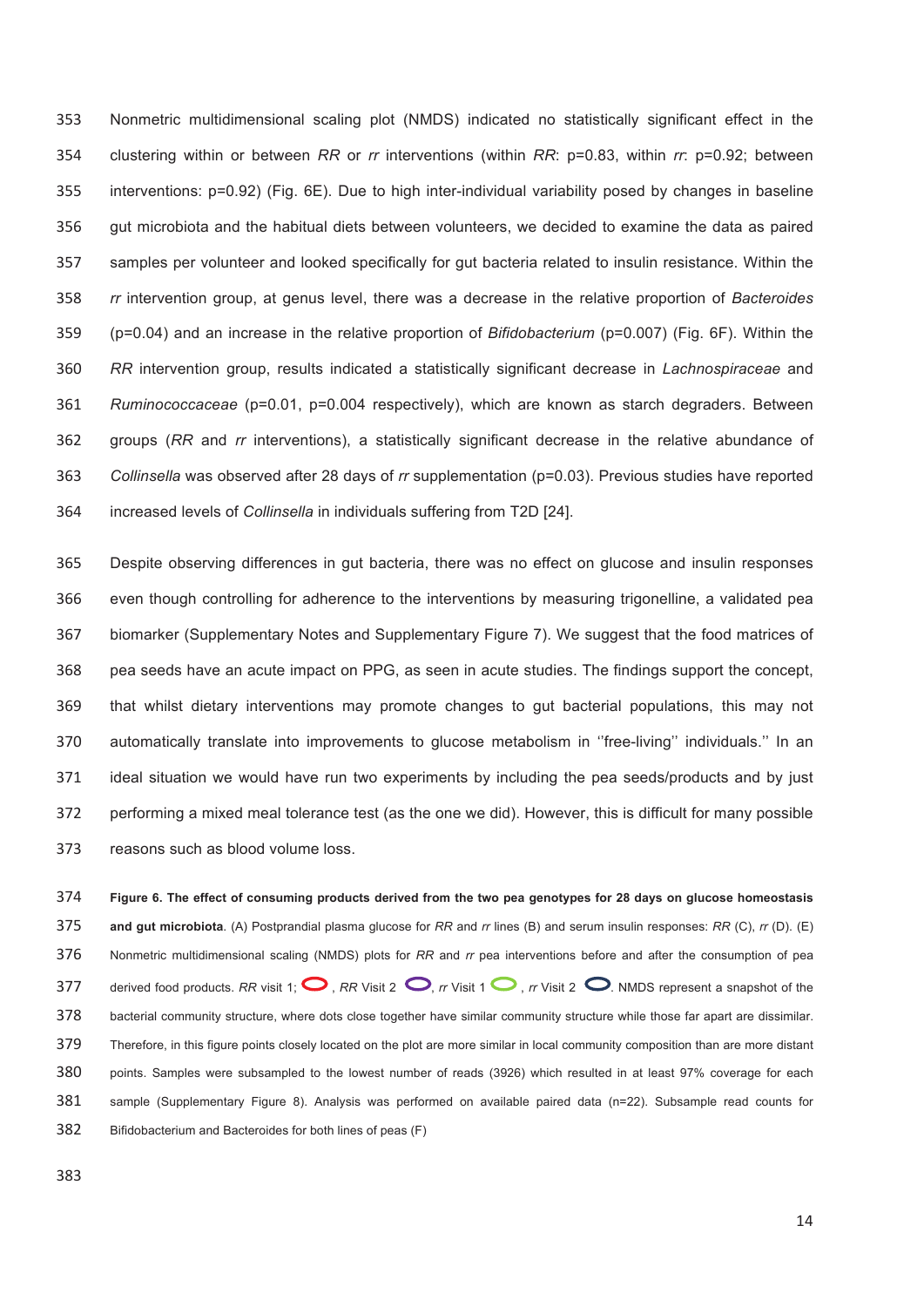384

# **Discussion**

386 Utilising the mutation which results in a defective starch branching enzyme and an increase in  resistant starch in *rr* compared with *RR* wild-type pea genotypes, we demonstrate that pea seeds and  flour from the *rr* genotype, significantly impact glucose and insulin homeostasis compared to the *RR*  wild type. This is most marked when the cellular structures remained intact during digestion suggesting that bio-accessibility of amylase to the starch structures in the cell play a major role, an effect observed previously in intact wheat endosperm with a concomitant decrease in PPG [25]. The impact of *rr* flour on post prandial blood glucose was less marked than the pea seeds. This may be due to two factors; firstly, the initial rate of amylase digestion is the same between the genotypes but decreases in the *rr* genotype over time [26]. This is due to the starch granule of the *rr* seeds having an outer layer of amorphous starch and is rapidly digested, as in the *RR* genotype, but also has an inner 396 core of crystalline starch [27]. Secondly the transit time in the duodenal space in humans is less than two hours, which is possible not long enough of the crystalline resistant starch inner core of the *rr*  genotype to make a difference to the glucose availability in the duodenal space between the two genotypes. This observation is supported by one of the unique experiments reported in this manuscript: the direct measurement of glucose in the duodenum of humans. Here we show that the availability of carbohydrate in the small intestine directly relates to plasma glucose concentrations. The more resistant starch structures in the *rr* pea seeds led to lower duodenal and lower PPG with a 403 greater transfer of carbohydrate to the large bowel.

 The higher availability of glucose in the duodenum from *RR* pea seeds is associated with an increased release of GIP which may explain the higher insulin levels. Duodenal glucose infusions in humans 406 have shown similar findings with high concentrations and flow rates of glucose in the duodenum increasing both GLP-1 and GIP concentrations in the plasma [28]. Although we did not observe a  significant difference in direct measures of duodenal postprandial glucose in the flour group, the NMR analysis suggests a higher duodenal glucose at 30 min which does coincide with the higher GIP and GLP-1 concentrations in the *RR* flour. We conclude that postprandial insulin concentrations are higher after the consumption of *RR* pea seeds and flour and this is driven through a higher availability of glucose in the small intestine and the stimulation, at least in part, of the incretin GIP. The reduction in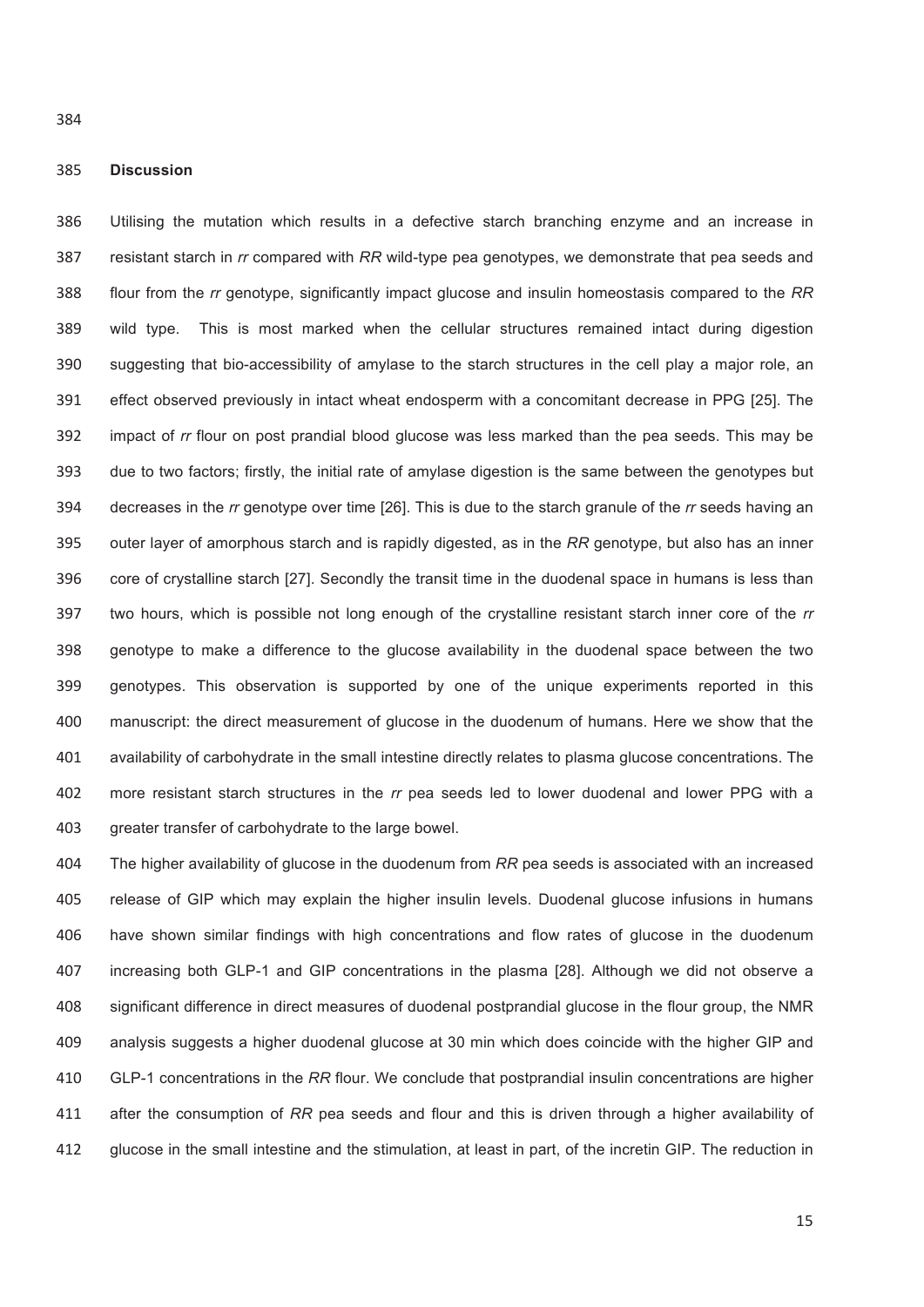duodenal glucose and PPG in the face of lower insulin release but an increase in colonic fermentation in the *rr* genotype would appear to be solely due to an increase in starch reaching the colon.

 The experiments *in vitro* and *in vivo* performed here demonstrated the complex multifactorial nature of 416 the increased delivery of starch to the colon in the *rr* genotype. We observed that the cooked *rr* pea seeds appear more resistant to fracture and during simulated gastric and duodenal digestion the size  of the particle population remained larger reducing the surface area for amylase activity as previously shown [27]. The metabolomic profiling of the aspirated gastric and duodenal samples indicated differences between the two genotypes in the amylopectin/maltotriose/maltose concentrations during 421 digestion. It is known that amylopectin is more readily digested than amylose and that amylose is a poor substrate for pancreatic α-amylase [29]. By identifying higher concentrations of these metabolites in the digesta from the *RR* genotype it would suggest that the greater fracturing of the food matrix in the *RR* genotype leads to increases in digestible carbohydrate in the duodenum. We demonstrated that the complex nature of starch digestion and the size, morphology and physical chemistry of starch 426 granules (helix ordering and chain length) are more accurate predictors of glycaemic response than simply the amylose content of the pea seeds. For example, we demonstrated that cooking *rr* pea  seeds increased amylose double helix starch structure, creating resistant starch that is not seen in *RR.* This process has previously been demonstrated to increase resistance to amylase [19]. Our data also suggest that the penetration of α-amylase into *rr* cells is lower and slower than in *RR* not only in the samples digested *in vitro* but in duodenal samples from humans *in vivo*, similar to observations made in ileostomy volunteers using wheat flour and particles [25]. The studies *in vitro* clearly align with the stable isotope experimental studies *in vivo* which demonstrate a reduced absorption of carbohydrate in the small intestine with an increase in bacterial fermentation in the *rr* compared with 435 the *RR* group, as judged by fractional recovery in 24 h urinary <sup>13</sup>C SCFA propionate and butyrate 436 profiles. SCFAs, particularly butyrate, are associated with numerous health benefits [30]. There was no detectable change in the stool 16S profile in the *rr* compared to the *RR* group at 24 h despite the  increase in SCFA production. This suggests an increase in microbial carbon flux from the labelled carbohydrate in the colon from the *rr* peas without an acute change in microbial diversity compared to the *RR* peas. This effect was observed in both seeds and flour from the *rr* line highlighting the importance of the mutation on the starch compositional profile regardless of the food matrix,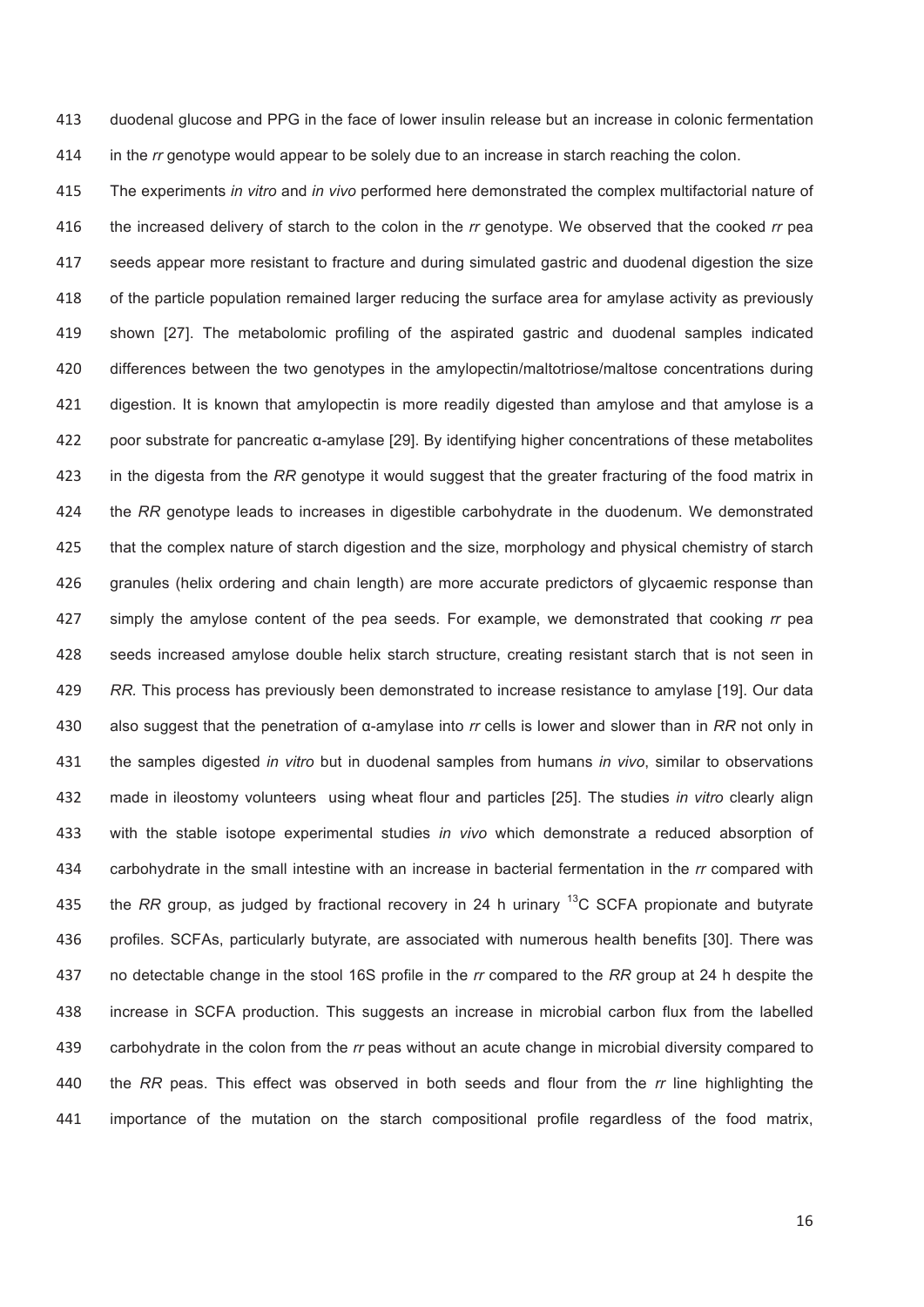442 processing and preparation. These observations highlight the multicomponent aspect leading to 443 reduced duodenal glucose.

 Observations from the 28-day supplementation study, demonstrated no effect on glucose metabolism related biomarkers despite some positive changes in the gut microbiota, with an increase in the 446 proportion of the genus Bifidobacterium following supplementation with the *rr* genotype. Studies have shown that Bifidobacterium abundance increase with enriched carbohydrate environment and has  been associated with improvements and maintenance of metabolic health [31]. However, this concept 449 was not proven here This outcome highlights that the impact of gut microbial metabolites and/or gut microbe/host immune interactions is possibly weakly associated with glucose metabolism 451 improvements in healthy individuals.

 It is important to highlight some limitations of this work*.* Our data focuses on acute differences in glycaemic responses from an overnight fasted state and, therefore, studies are needed to confirm these results in a real-life setting. The pea-derived products were single food products, which were added to the habitual diets of volunteers without any other alterations in their diets. Given the results 456 from the acute studies, it might have been more efficacious to have a portfolio of products with an item 457 eaten at each meal.

  Our data shows that the impact of the contrasting pea genotypes on PPG it is due to complex differences in starch structure and food matrix and their impact on cooking and digestion. Additionally, 460 to allow comparison with a common measure of carbohydrate quality we reported the glycaemic index 461 value. This experiment confirms that *rr* pea seeds have a lower postprandial glucose response than 462 *RR*, garden peas and glucose control (Supplementary Figure 9).

463 These observations could be used to inform the production of modified food types, either through the 464 selection of digestion resistant starch phenotypes or altered food matrices with an aim to drastically 465 lower PPG, reducing risk of metabolic diseases at a population level.

466 Recent studies of SBE genetic mutations have extended to induced mutations in staple crops such as 467 rice and wheat, adding potential and wide applicability for direct translation of our results. With modern 468  genetic and genomic tools, the discovery or generation of *sbe* mutations across a number of seed and 469 grain crops provides great potential for expansion of such food products to tackle major diseases, 470 such as T2D. It is worth emphasizing that the naturally occurring mutation in pea, studied here, is one 471 of the classical mutations studied by Mendel, on which the science of genetics is based. Accessions of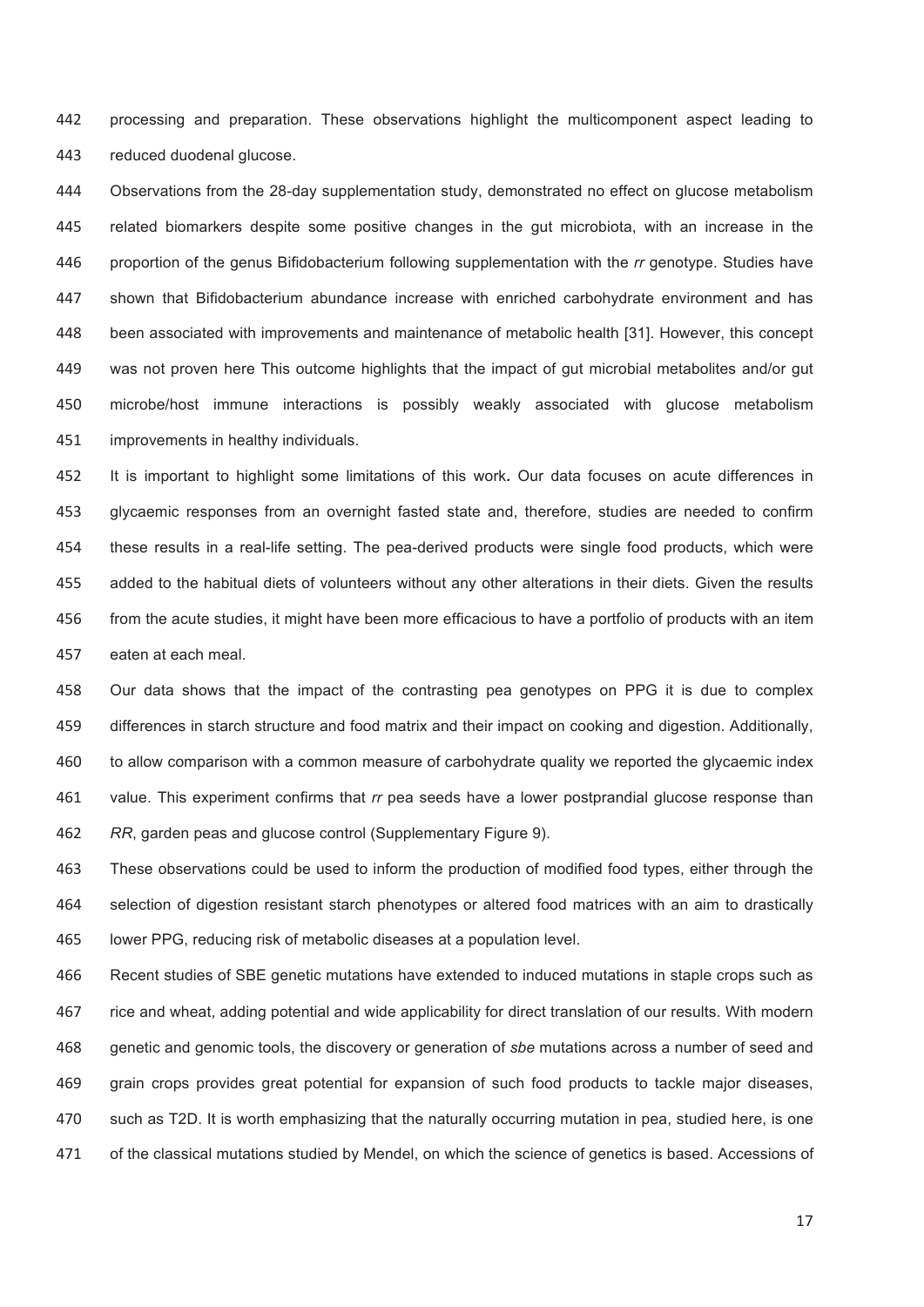- pea carrying the *sbe* mutation have been commercially cultivated for several decades as a fresh
- vegetable crop. Introducing this mutation into pea crops for a broader range of food uses in underway,
- 474 to provide ingredients for a wide range of industries.

#### **Materials and Methods**

- 476 Food Materials
- The food materials used during the experimental procedures are listed below:
- 1. Wild type pea seeds (BC1/19RR line), used as control group
- 2. Mutant pea seeds (BC1/19rr line), used as the treatment group
- 3. Wild type pea flour (BC1/19RR line), used as control group
- 4. Mutant pea flour (BC1/19rr line), used as treatment group
- 5. Wild type pea hummus and mushy peas (BC1/19RR line), used as control group
- 6. Mutant type pea hummus and mushy peas (BC1/19rr Line), used a treatment group.

 The near-isogenic lines of pea (BC1/19RR, BC1/19rr) are available from the John Innes Centre  Germplasm Resources Unit (JI3316 = *RR*, round-seeded, JI3317 = *rr*, wrinkled-seeded; 486 https://www.seedstor.ac.uk). Bulked seed stocks were generated by growing plants on wire in field  plots over successive seasons (March – July). The resulting seed stocks were used for studies *in vivo*  488 and *in vitro* and supplied to the University of Glasgow for <sup>13</sup>C labelling and Campden BRI to produce  the pea derived products. Campden BRI developed the two pea products for the long-term study (trial 490 4).

491 <sup>13</sup>C labelling of pea seeds were sown in troughs in a glasshouse at the James Hutton Institute, 492 Dundee. The plants developed well and were pulse labelled with  ${}^{13}CO_2$  one week after flowering. The mature seed was collected and air dried. A sub-sample of each variety was milled to a fine flour and 494 analysed for crude protein, C:N ratio, total  $^{13}$ C and starch  $^{13}$ C. The yield of the wild type was 1.24 kg at 495 0.242 atom % <sup>13</sup>C excess, as measured by EA-IRMS at SUERC. The yield of the *rr* mutant was 1.26 496 kg at 0.133 atom  $% ^{13}$ C excess.

- 497 Human Clinical Trials
- 498 Volunteers

499 Volunteers were provided with informed written consent forms prior to their participation in the 4 500 human clinical trial studies. We performed three acute studies (trial 1,2,3) and one randomized controlled trial (trial 4). In the acute studies 1 and 3 we recruited 10 volunteers per study as these 502 were exploratory studies and the first time being conducted in humans. In the acute study 2, we recruited 12 volunteers. Although this was also an exploratory study, due to the nature and difficulty of the sample collection (intubation of gastric and duodenum of volunteers) we decided to include 12 505 volunteers to account for a possible higher dropout rate or difficulties in samples aspiration. This 506 information was based on previous data by Steven Julious (2005) where he reported that a sample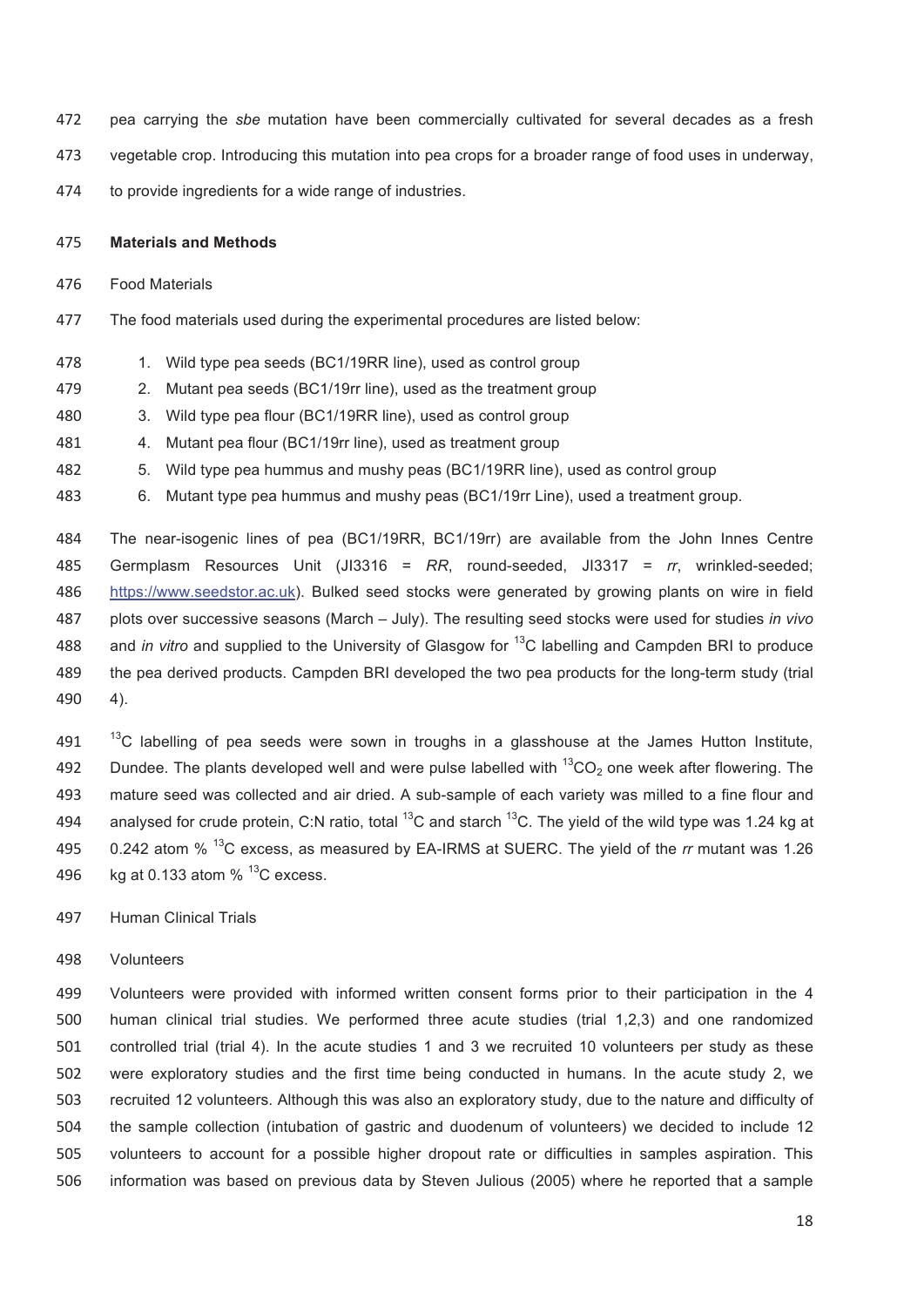size between 10-12 is enough to gain precision in the mean and variance [32]. For the final study,  which was a randomized cross over, double blind clinical trial data from Te Morenga et al. (2010), 509 were used to estimate the required sample size. Assuming a mean ±SD change in HOMA2-IR of 0.0 ±0.5 following the *RR* intervention and -0.3 ±0.5 following the *rr* intervention, a power calculation 511 confirmed that 24 volunteers would be sufficient to detect a difference ( $α=0.05$ , power=0.80) [33]. All studies were approved by the South East Coast Surrey Research Ethics Committee (15/L0/0184) and carried out in accordance with the Declaration of Helsinki. Volunteers were recruited via a healthy 514 volunteer's database and public advertisement. For the exploratory studies 1, 2 and 3 men and 515 women aged 18-65 years old, with a body mass index (BMI) of 18.5-29.9 kg/m<sup>2</sup> were recruited. For the 516 study 4, men and women 40 to 70 years old were recruited with same BMI as in studies 1, 2 and 3. Exclusion criteria included: weight gain or loss >3 kg in the previous 2 months, any chronic illness or  gastrointestinal disorder, history of drug or alcohol abuse in the previous 2 years, use of antibiotics or medications likely to interfere with metabolic variable measured, smoking. All study visits took place at 520 the National institute for Health Research/Wellcome Trust Imperial Clinical Research Facility, 521 Hammersmith Hospital, London, United Kingdom and were conducted between May 2015 and 522 December 2017. Randomization for all studies was generated by sealed envelope (Sealed Envelope 523 Ltd, London, UK). In all human clinical studies volunteers were asked to consume the same standardized meal the evening before each study visit and avoid caffeine, alcohol consumption and 525 strenuous exercise for 24 h before the experimental procedure. They were advised not to start any 526 other new diets or intensive exercise regimes during the study period. Weight, height and body fat measurements were collected by using bioimpedance analysis (BC-418 Analyzer; Tanita UK).

528

# 529 Trial 1 - Study Day Protocol

 This study was a randomized, controlled, double blind, cross-over trial. 10 volunteers were recruited for the study and attended 4 study visits (≥7days apart) after an overnight fast. The study lasted for 300 minutes. Volunteers received a standardized test meal (0 min) (details of the test meal composition, Supplementary Table 12) with 50 g dry weight of *RR* or *rr* pea seeds and flour in a 534 random order. The test meal included 100 mg  $^{13}$ C-octanoic acid (Sercon Ltd, Crewe, UK) which was 535 injected in the yolk.  $^{13}$ C-octanoic acid breath test is a non-invasive, reproducible, stable isotope 536 method for measuring solid phase gastric emptying. By measuring the level of  ${}^{13}CO_2$  that appears in breath samples following oxidation of the absorbed tracer, we were able to calculate how quickly the  stomach empties after eating. Breath samples were taken every 15 min until the end of the study day 539 (300 min). The breath test poses no risk to the volunteers and involves blowing through a straw into an Exetainer (Labco Co., High Wycombe, UK) until vapour condensed at the bottom of the tube. Analysis 541 of breath  ${}^{13}CO_2$  enrichment was by continuous flow isotope ratio MS (AP2003, UK).

# 542 Trial 2 - Study Day Protocol

 Twelve healthy volunteers were recruited for this randomized, controlled, double blind, cross over study. Volunteers attended the Clinical Research Facility for 4 consecutive days (3 nights). 545 Nasogastric and nasoduodenal feeding tubes were placed to allow aspiration of samples from the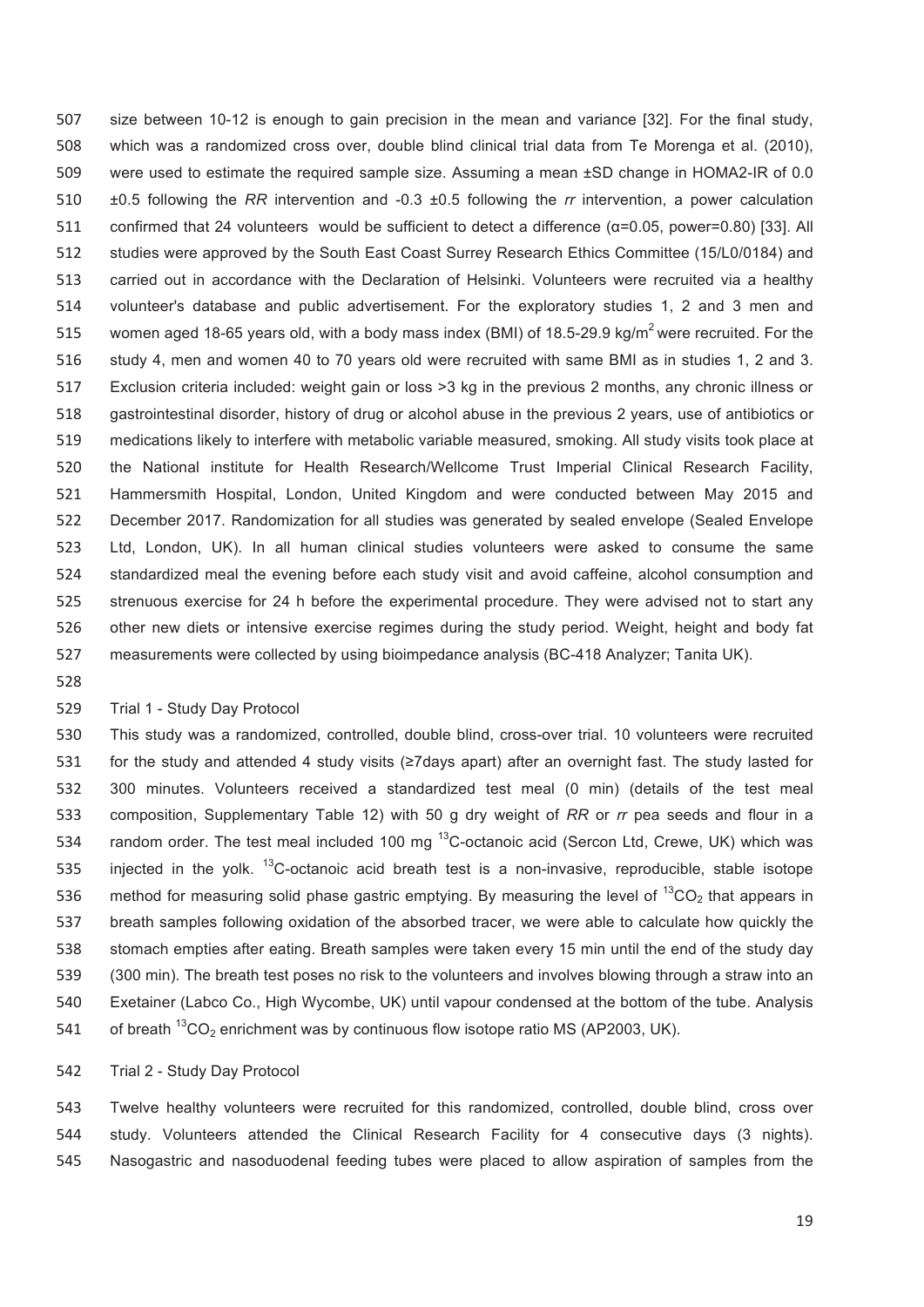546 stomach and small intestine. The enteral feeding tubes were placed by a doctor using the CORPAK (MedSystems, Halyard UK) feeding tube model that tracks the position of the tube during placement 548 without the need for x-rays. The tubes remained in place for the duration of the 4-day visit. Each visit lasted for 180 min. An intravenous cannula was inserted into one arm for blood sampling of plasma, serum and gut hormones. Each morning, fasting blood samples and gastric content samples were taken at –10 and 0 min. In random order, volunteers received at 0 min, a portion of 50 g dry weight *RR or rr* pea seeds and/or flour. Postprandial blood samples were collected at 15, 30, 60, 90, 120, 180 min. The macronutrient profile of pea seeds can be found in the Supplementary Table 13.

#### 554 Trial 3 - Study Day Protocol

 Ten healthy volunteers were recruited for this randomized, controlled, double blind, cross over study 556 and attended the research facility 4 times (≥7days apart) after an overnight fast. Each study visit 557 lasted for 8 h. Volunteers received a test meal (0 min) which contained 50 g dry weight  $^{13}$ C pea seeds 558 or flour in random order. Details of the composition of the test meal are in Supplementary Table 14. Throughout the study volunteers collected urine samples and were advised to keep collecting their 560 urine samples until the following morning (24 h). The following morning, they returned to the research 561 unit with the urine sample and a stool sample.

#### 562 Trial 4 - Study Day Protocol

563 Twenty-five volunteers were recruited for this randomized, controlled, double blind, cross over study 564 and attended the research facility for 4 visits. Volunteers had to undergo two separate 28-day 565 supplementation periods and they were provided with mushy peas and pea hummus products (*RR* or 566 *rr* line). They were advised to consume 1 can of each product per day. The products were matched for 567 dry weight. Each can contained 50 g dry weight of peas in a total amount of 210 g. Supplementary 568  Table 4 presents the macronutrient profile of *RR* and *rr* mushy peas and pea hummus analysed by 569 Campden BRI. Before and at the end of each 28-day supplementation period they attended the 570 research facility for a study visit. At time 0 volunteers received an ENSURE drink (Ensure Vanilla 571 Nutrition Shake, Abbott; 330 ml, 66.6 g carbs, 20.5 g protein and 16.2 g fat) consisting of 500 kcal. 572 Blood samples were collected throughout the time course of the study (5 h). Urine samples were 573 collected for the same time frame. Volunteers had to collect a stool sample the day before each study 574 visit. There was a 28-day washout period between the two supplementation periods.

# 575  $<sup>13</sup>C$  Breath Sample Analysis</sup>

576 Breath samples analysis was performed by isotope ratio mass spectrometry (IRMS) [34]. Breath 577 samples were collected by exhalation of expired breath into an Exetainer (Labco Ltd, Lampeter,  Ceredigion, United Kingdom) using a straw. Volunteers were encouraged to continue to blow into the Exetainer until condensate was observed in the base of the tube indicating alveolar breath collection  [35]. Collected breath samples were analysed by flushing a portion of breath with helium gas into the  $1831$  IRMS where water is removed, and CO<sub>2</sub> separated from other gas species using gas chromatography  before introduction into the mass spectrometer (AP2003, GV Instruments, Manchester, UK). The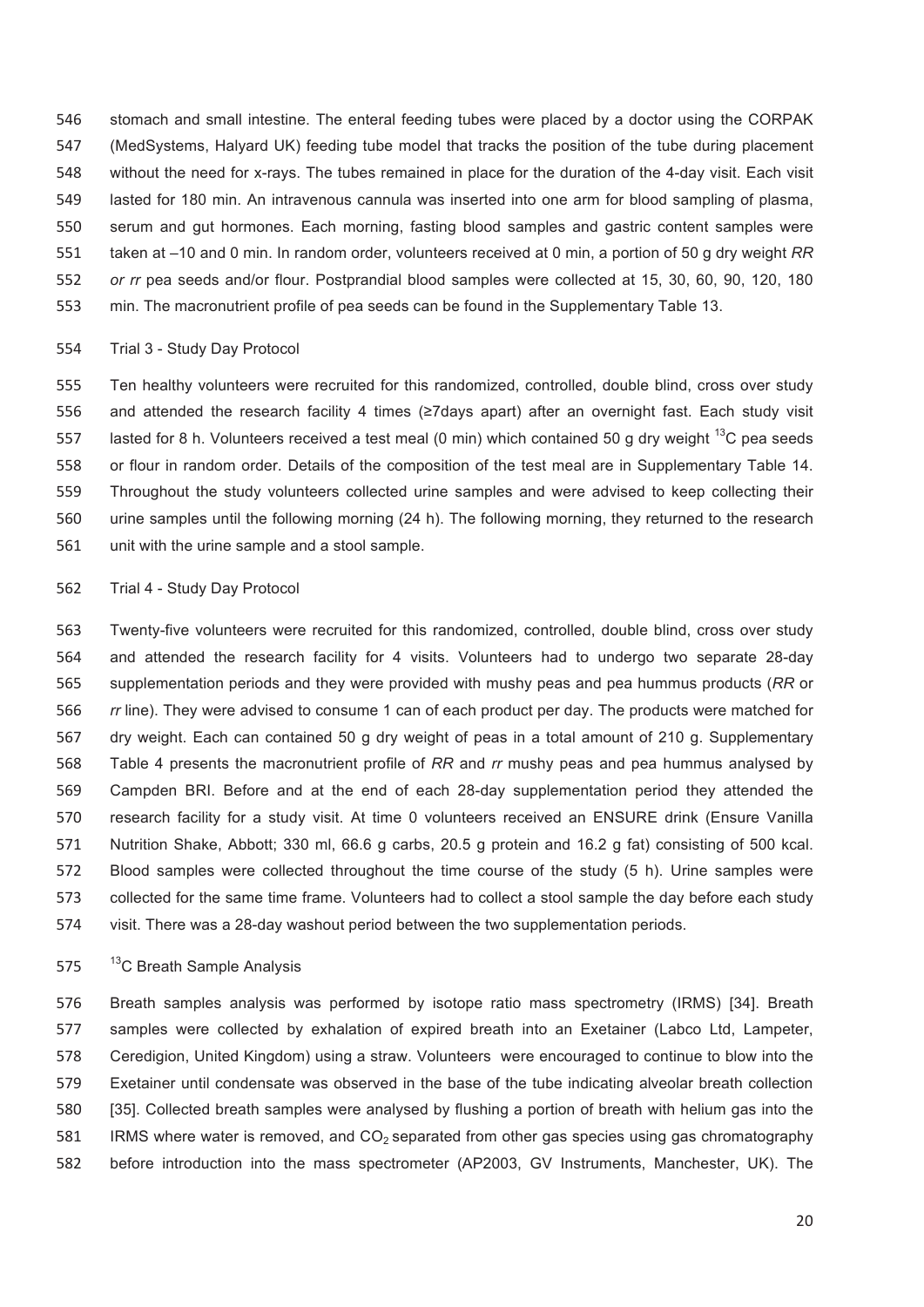- 583 isotope ratio  $^{13}$ C:<sup>12</sup>C was calculated from the ion abundance of m/z 44, 45 and 46 with reference to a 584 Iaboratory reference CO<sub>2</sub> (itself calibrated against Vienne Pee Dee Belemnite (*VPDB*)) with correction 585 of the small contribution of  ${}^{12}C^{16}O^{17}O$  at m/z 45, the Craig correction. Breath  $\delta^{13}C$  enrichment (‰) over 586 baseline was calculated for each timepoint and the envelope of breath  $^{13}$ C excretion was analysed 587 using a modified version of the curve-fitting techniques to compute gastric emptying  $T_{1/2}$  times [17].
- 588 Biological Sample Collection and Processing

589 Ten millilitres of blood were collected at each timepoint for assay of plasma glucose (EDTA), serum insulin, and plasma gut hormones (3 ml in lithium heparin tube containing 60 μl aprotinin protease 591 inhibitor; Nordic Pharma UK). All blood sample tubes were centrifuged at 2500 g for 10 min at  $4^{\circ}$ C. 592 Samples were separated and frozen at  $-80^{\circ}$ C until the end of the study when analysis took place.

593 Biological Sample Analysis

 Plasma glucose and luminal glucose analysis was performed using Randox Glucose (GLU/PAP) kit 
 supplied by Randox using 20 μl of plasma glucose. A human insulin radioimmunoassay kit (Millipore) 596 was used for analysis of insulin based on manufacturer's specification with 50 μl serum. GLP-1 was measured with the use of previously established in-house specific and sensitive radioimmunoassay. 
 GIP was measured by using an ELIZA Human GIP (Millipore) based on manufacturer's specification 599 with the use of 20 ul serum sample.

600 Experiments *Ex Vivo*

601 FITC labelled  $\alpha$ -amylase was added to a suspension containing pea cells. Images of the cells were 602 taken at different time points using an Olympus BX 60 Fluorescence Microscope or a Zeiss LSM 880 603 Confocal Laser Scanning Microscope.

604 Metabolomic Gastric and Duodenal Samples Analysis

605 We assessed the gastric and small intestinal metabolic profiles of the aspirated samples using the 606 metabolic profiling approach. Each metabolic profile contains hundreds of metabolites measured in an 607 untargeted manner by Proton Nuclear Magnetic Resonance (<sup>1</sup>H-NMR) spectroscopy. Sample 608  extraction and analysis has been described in detailed in Supplementary Methods. NMR metabolite 609 identification strategies were used as described by Garcia-Perez et al [36].

610 Quantification of  $13$ C Plasma Glucose

611 Plasma samples were diluted 1:5 with L-fucose internal standard. The  $^{13}$ C natural abundance of L-612 fucose was separately calibrated against VPDB and used as a chemical and isotopic internal 613 standard. 0.5 ml of plasma was diluted with 2 ml internal standard. Samples then underwent 614 ultrafiltration using 30000 molecular weight cut-off ultrafiltration devices (Amicron Ultra 4; Millipore, 615 Watford, UK) at 3600 X g for 45 min to remove proteins and other high molecular weight compounds. 616 After this step, the samples were stored in two separate aliquots at -20°C for further analysis. Analysis 617 by liquid chromatography-IRMS (LC-IRMS) was performed as previously described. Fucose and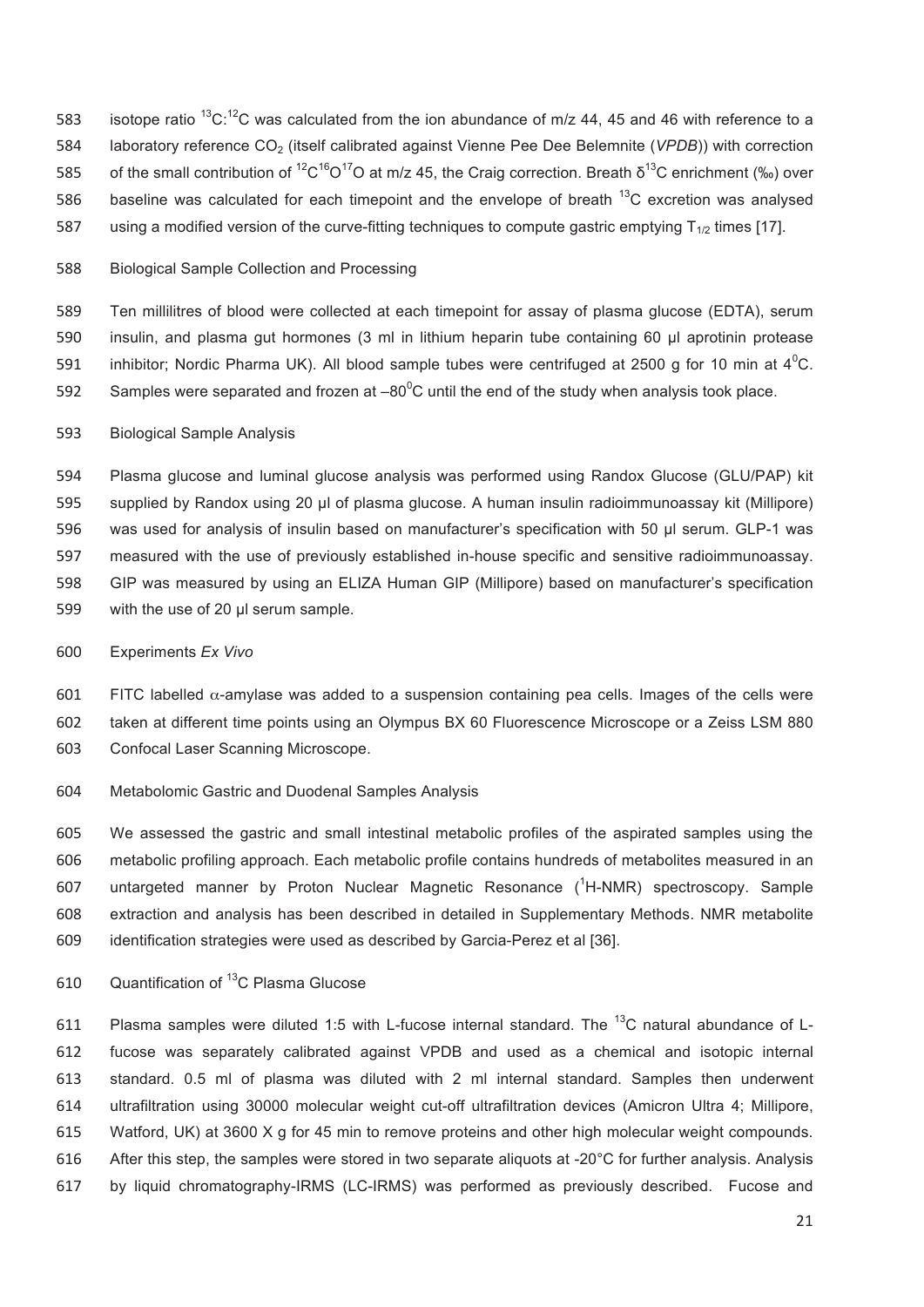618  glucose peak areas and background-corrected isotope ratios were exported to a spreadsheet for 619 analysis. Glucose enrichment ( $\delta^{13}C$  (‰) was calculated using an in-house routine and using a relative 620 ratio analysis approach against the IS for each sample to report the enrichment of glucose relative to 621 VPDB and glucose  $^{13}$ C concentration, as the product of enrichment x concentration at each time point.

622 Glucose concentration was calculated from the area ratio of the glucose peak area relative to fucose.

623 Quantification of <sup>13</sup>C SCFAs in Urine Samples

624 Samples were analysed as previously described [37] modified to increase sensitivity of the analysis. In 625 brief, urine samples (7 ml) were spiked with 200 nmoles 3-methyl valerate (3mV; internal standard) 626 and 200 μL NaOH (300 mmoles/L). A 'process blank' was prepared containing freshly deionized water 627 and identical spikes of 3mV and NaOH. Samples and blanks for each run were dried on a vacuum 628  concentrator (Jouan RC10 Vacuum Centrifuge, ThermoFisher, Paisley, UK) at ambient temperature. 629 Dried samples were acidified with 100 μl HCl and SCFA extracted with 400 μl methyl-tert butyl ether. 630 300 μl of the MTBE phase was removed to clean vials for analysis by GC-C-IRMS as previously 631 described [37]. The isotopic enrichment of each SCFA was calculated relative to 3mV which itself had 632 been calibrated against laboratory standards and VPDB. Enrichment of each SCFA with time was 633 expressed relative to the enrichment of the starting pea material ingested to derive a fractional  $^{13}$ C 634 enrichment curve for each SCFA.

635 Bacterial Composition Analysis of Stool Samples

636 Experimental procedures detailing DNA extractions, sequencing, and microbiome analyses can be 637 found in Supplementary Methods section.

- 638  Digestion *In Vitro* - Study Design
- 639 Pea Preparation

640 Pea seeds were milled by electric coffee grinder (Krups, Berkshire, UK), and were sieved to 1 mm 641 particles (Cole-Palmer, St. Neots, UK). All chemicals, reagents and enzymes were supplied by Sigma 642 Aldrich (Dorset, UK). Approximately 5 g pea seeds were soaked overnight in 100 mL ultrapure water 643 (room temperature). Flour (1 g) was weighed into 15 mL Pyrex tubes (screw cap with PTFE cap liner) 644 and mixed with ultrapure water (4:1). Samples were hydrated, 1 h at room temperature and cooked (1 645 h, in a boiling water bath), cooled and further diluted (8:1). Peas were boiled for 1 h in ultrapure water, 646 drained, and skins were removed from both uncooked and cooked peas. To mimic chewing, peas 647 were pushed through a garlic press (Lakeland, UK) to produce chunks with particle sizes ≥ 2.5 mm.

648  Simulated Digestion

649 Triplicate digestions of flours and pea chunks were performed using a standardised static biochemical 650 model developed by Minekus et al [38], with modifications to the composition of the simulated 651 digestion fluids. In all cases sodium bicarbonate and ammonium bicarbonate were directly substituted 652 with bis-tris, due to its buffering capacity which was important for maintaining pH 7.0 in the intestinal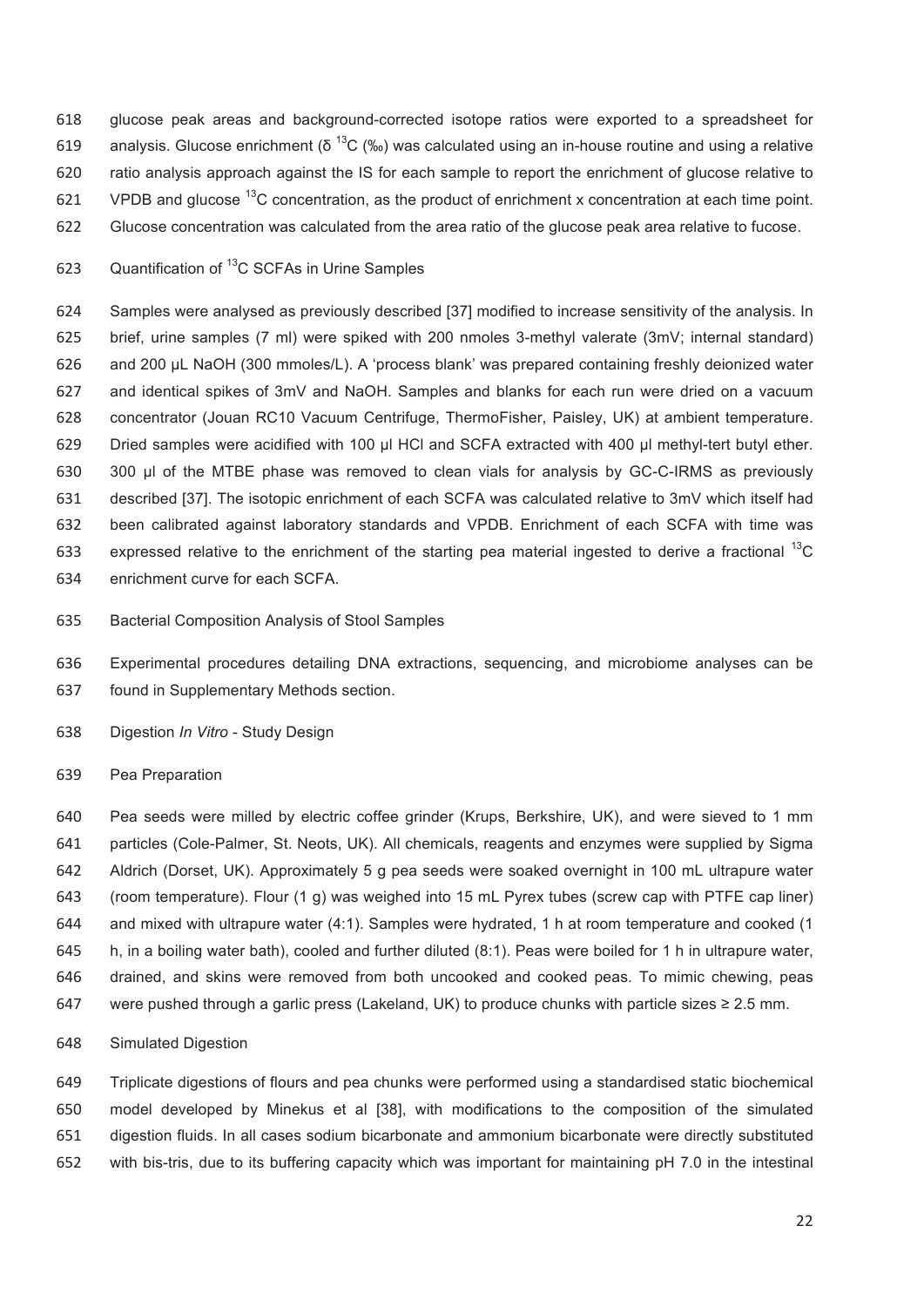- 653 phase. Oral phase: simulated salivary fluid (SSF) [15.1 mM KCl, 3.7 mM KH<sub>2</sub>PO<sub>4</sub>, 13.66 mM bis-tris, 654 0.15 mM MgCl<sub>2</sub>(H<sub>2</sub>O)<sub>6</sub>, 1.5 mM CaCl<sub>2</sub>(H<sub>2</sub>O)<sub>2</sub>] was added, 1:1 v/w, to samples immediately followed by 655 human salivary amylase (product code A1031: type XIII-A lyophilised powder – α-amylase from 656 human saliva) providing a final concentration of 75 U/ mL, then incubated for 2 min at 37 °C.
- 657 Gastric phase: at 2 min, the pH was adjusted to  $3.0 \ (\pm 0.05)$  using 0.1M HCl, simulated gastric fluid 658 (SGF) [6.9 mmol KCl, 0.9 mmol KH<sub>2</sub>PO<sub>4</sub>, 25.5 mmol bis-tris, 47.2 mmol NaCl, 0.1 mmol MgCl<sub>2</sub>(H<sub>2</sub>O)<sub>6</sub>,
- 659 0.15 mmol  $CaCl<sub>2</sub>(H<sub>2</sub>O)<sub>2</sub>$ ] was added (1:1 v/v). Finally, pepsin (product code P7012: pepsin from
- 66 porcine gastric mucosa) was added providing a final concentration of 2000 U/ mL. The gastric phase
- 66 was incubated at 37 °C (for 1 h. The recommended time for gastric digestion is 2 h however, based on 66 the lack of starch degrading enzymes in the gastric phase, the time for these experiments was 66 reduced.
- 66 Intestinal phase: immediately after the gastric phase the pH was raised to 7.0 ( $\pm$  0.05) using 0.1M 66 NaOH, simulated intestinal fluid (SIF) was added [6.8 mM KCl, 0.8 mM KH<sub>2</sub>PO<sub>4</sub>, 85 mM bis-tris, 38.4 666 mM NaCl, 0.33 mM  $MgCl<sub>2</sub>(H<sub>2</sub>O)<sub>6</sub>$ , 0.6 mM CaCl<sub>2</sub>(H<sub>2</sub>O)<sub>2</sub>, and 10 mM bile] (1:1 v/v) and finally 66 pancreatin (product code P7545: pancreatin from porcine pancreas) was added providing a final 66  concentration of 100 U/ mL. The intestinal phase was incubated at 37 °C (170 rpm) for 2 h.
- 66 Flour was digested in a heated mixing vessel where samples were stirred continuously (500 rpm) at 670 37 °C. The pH of the intestinal phase was maintained at 7.0 by KEM AT-700 automatic titrator (Kyoto 671 Electronics, Leeds, UK). At the end of each phase of digestion, 0.1 mL samples were taken: oral 672 phase 2 min; gastric phase 60 min, intestinal phase 120 min.
- 673 Pea chunks were digested in disposable centrifuge tubes (Greiner Bio-One Ltd, Stonehouse, UK) at 674 37 °C in an orbital shaking incubator (Sartorius, Goettingen, Germany) at 170 rpm, and sample 675 collection times were the same as for the flour.

#### 676 Starch Assay

- 677 Uncooked and cooked pea chunks (100 mg ±5 mg) were digested according to protocol described in 678  section simulated digestion. The liquid phase was removed from the samples by centrifugation (2000 679 g for 5 min). Additional digested samples were homogenised at 1000 rpm, using a T25 Ultra-Turrax 680  (IKA, Oxford, England), post-intestinal digestion phase, to check that all starch in the pea chunks had 681  been accounted for by the assay. After milling, samples were centrifuged at 10000 g for 10 min, and 682  the pellet was retained.
- 683  Total and resistant starch contents of undigested and digested flours and pea chunks were 684  determined using assay kits purchased from Megazyme International (Co. Wicklow, Ireland).
- 685 *Total starch* (assay procedure K-TSTA 07/11). Samples were heated in aqueous ethanol (80% v/v) at 686 80-85 °C for 5 min and centrifuged at 1800 g for 10 min. Supernatants were decanted, and excess 687  liquid was drained from the pellets.
- 688  Resistant starch (assay procedure: KRSTAR 09/14). Samples were incubated with 4.0 mL pancreatic 689  α-amylase (30 U/mL) and AMG (3 U/mL) for 16 h at 37 °C with continuous shaking (200 rpm), during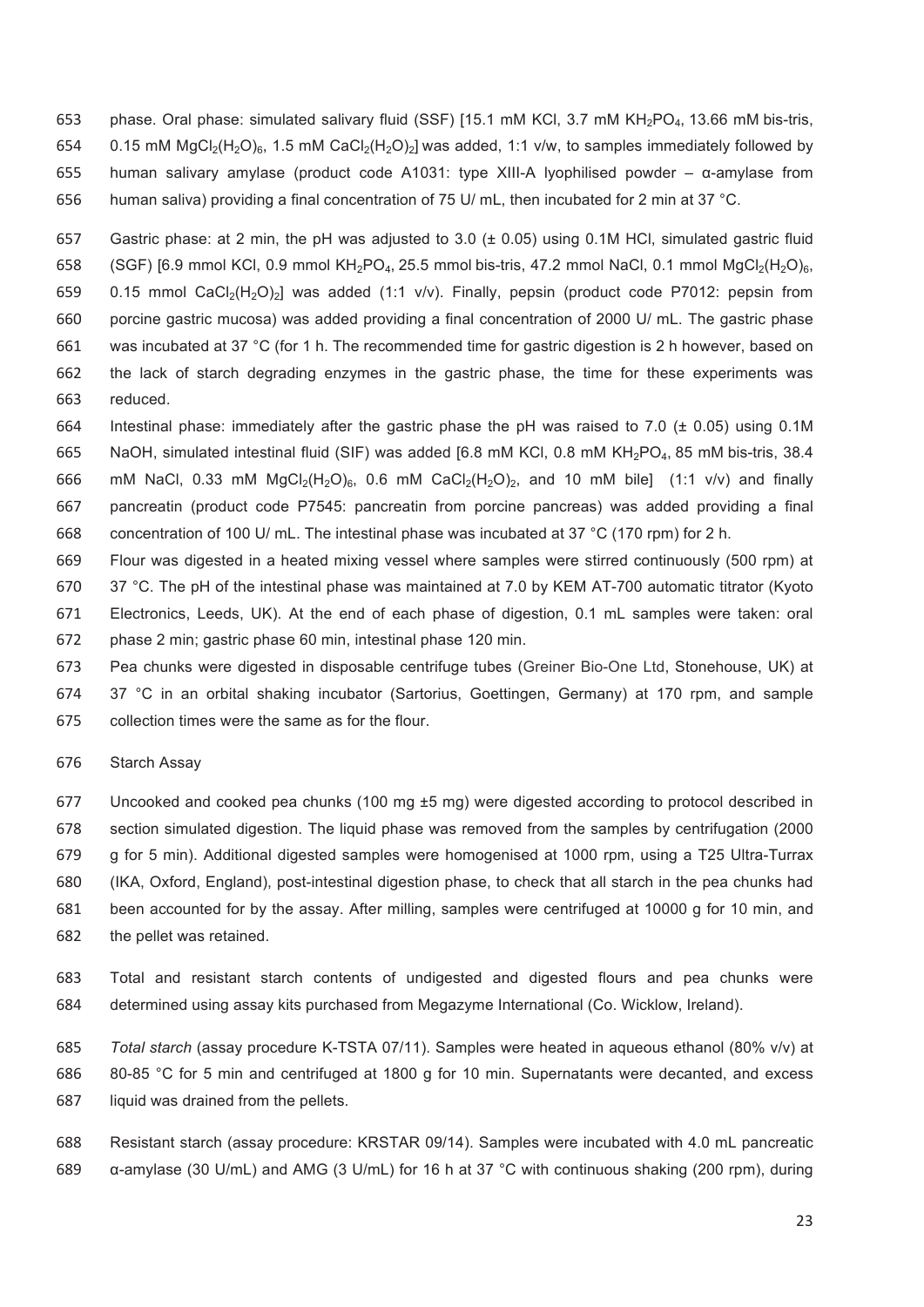690 which time non-resistant starch was solubilised and hydrolysed to D-glucose. Enzymes were halted by 691 washing with 4.0 mL ethanol (99 % v/v), followed by centrifugation at 1500 g for 10 min. Supernatants 692 were decanted and pellets were re-suspended in 8.0 mL 50 % ethanol, the centrifugation step was 693 repeated, and followed by a final washing step. Supernatants were decanted, and excess liquid was 694 drained from the pellets.

695 All pellets were incubated in 2.0 mL 2 M KOH for 20 min on ice and neutralised in 8.0 mL 1.2 M 696 sodium acetate buffer (pH 3.8). Starch was hydrolysed to form maltodextrins by addition of 697 thermostable α-amylase to give a final content of 3.0 U/mL. The maltodextrins were further hydrolysed 698  by addition of AMG to give a final content of 3.3 U/mL, to form D-glucose.

699 Total starch and resistant starch contents were determined by incubating 0.1 mL of hydrolysed samples with 3.0 mL GOPOD reagent [glucose oxidase plus peroxidase and 4-aminoantipyrine in reagent buffer (4-hydroxybenzoic acid) at 50 °C for 20 min, where the D-glucose was oxidised to D- 702 gluconate, which was quantitively measured in a colorimetric reaction. The absorbance for each sample and D-glucose controls was read at 510 nm against the reagent blank using UV tolerant cuvettes (Sarstedt Limited, Leicester, UK) and a Lambda UV/Vis spectrophotometer (Perkin-Elmer, 705 Buckinghamshire, UK).

706 Starch Structural Analysis- SEC and <sup>13</sup>C CP/MAS NMR

 SEC analysis was conducted on debranched, purified starch samples using a Waters Advanced 708 Polymer Characterisation System as described in [39].

709 Solid-state <sup>13</sup>C CP/MAS NMR experiments on all pea and flour powder samples were carried out on a Bruker Avance III 300 MHz spectrometer, equipped with an HXY 4-mm probe, spun at a frequency of 711 12 kHz, at a <sup>13</sup>C frequency of 75.47 MHz, and MAS of 54.7°. Samples were manually ground using a mortar and pestle and approximately 110–130 mg of each sample was packed into a 4-mm cylindrical 713 partially-stabilised zirconium oxide (PSZ) rotor with a Kel-F end cap. The  $^{13}$ C CP-MAS NMR experimental acquisition and processing parameters were 90° 1H rf pulse width of 3.50 µs and 90° 13C rf pulse width of 4.50 µs, contact time of 1000 µs, recycle delay of 5 s, spectral width of 22.7 kHz 716 (301.1 ppm), acquisition time of 28.16 ms, time domain points (i.e. size of FID) of 1280, line broadening was set to 20, 6144 number of scans and 16 dummy scans. All experiments were 718 referenced to tetramethylsilane and hexamethylbenzene for  ${}^{1}H$  and  ${}^{13}C$ , respectively, and carried out 719 at approximately 26 °C.

 Calculation of starch molecular (double helical) order was performed following the procedure described by Flanagan et al [40]. In brief, following determination of the free induction decay of all samples, the data was Fourier transformed, phase corrected and zero-filled to 4096 data points. Chemical shift vs relative intensity data was used to obtain an estimation of the total crystallinity of each sample analysed using partial least squares analysis against a reference set of 114 spectra of starch with known values of molecular order obtained using spectral deconvolution and referenced 726 against x-ray diffraction data.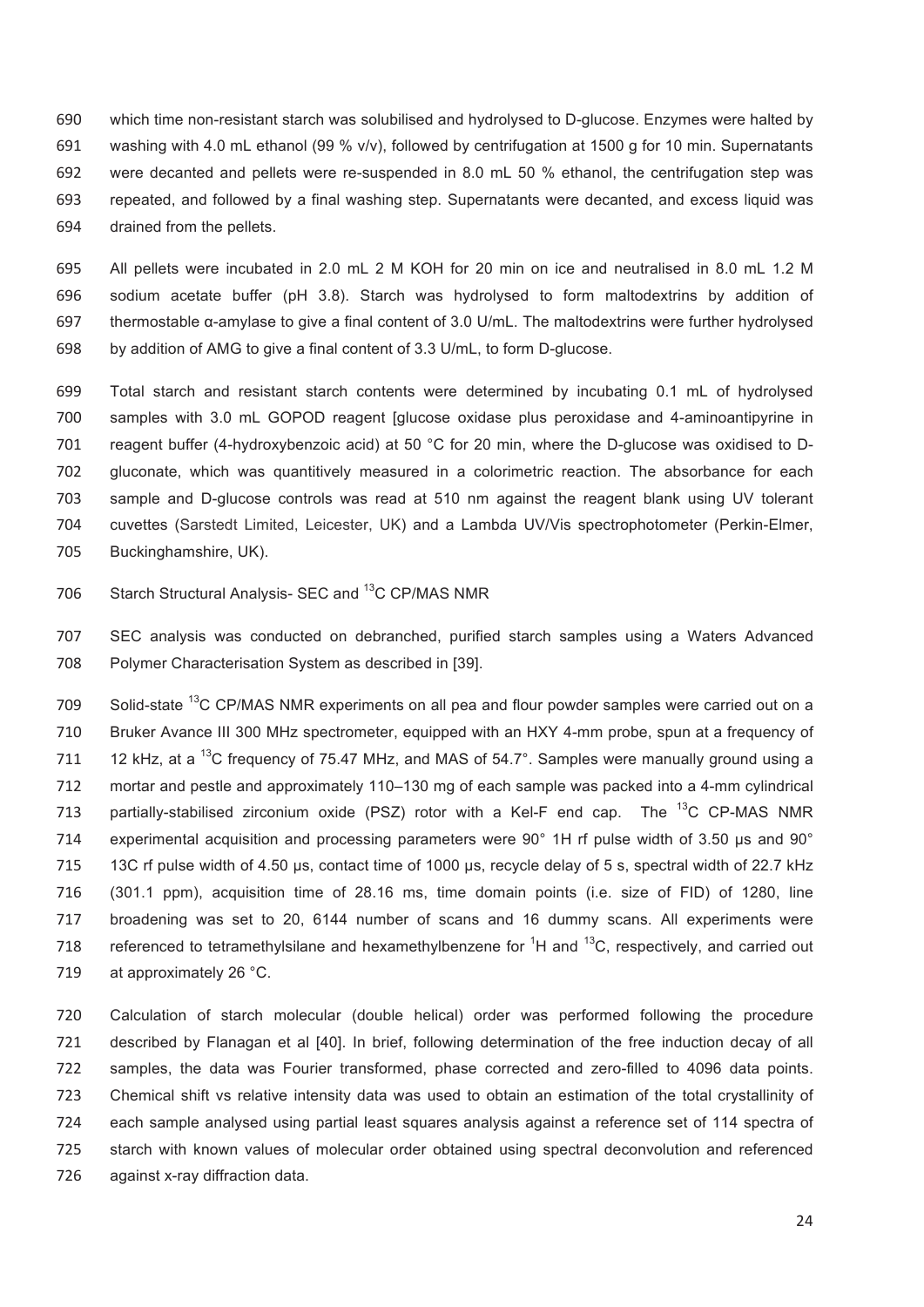### 727 Particle Size

 Pea chunk size (cooked) was determined after gastric and intestinal simulated digestion by dynamic

729 light scattering (DLS), using an LS13320 laser diffraction particle size analyser (Beckman-Coulter, 730 Buckinghamshire, UK), and using starch as the optical model with PIDS (Polarization Intensity

Differential Scattering) obscuration ≥45%. The mean particle size distribution was measured 3 times

732 over 60 second intervals.

# 733 Compression Test Experiments

 An Instron machine 5540 was used to conduct the test with a 10 N load cell, model 2530-428, and was connected to Bluehill3 software for the collection and analysis of the results.

736 *RR* and *rr* pea seeds were tested, using the same cooking method as for trial 2. Ten seeds from each 737 pea line using three different batches were measured for length and height using digital Vernier  calliper to ensure similar geometry between peas. To conduct a test, a sample seed was placed in the most stable position prior to testing. A flat plate attached to Instron was used to apply load to the seed. The compression test was performed at speeds of 1 mm/s and 15 mm/s. The force versus deformation curves were obtained until rupture of the seed occurred.

742

# 743 Microscopy

 Microscopy was used to characterise the pea seeds and flour throughout the digestion. It was particularly important to image areas of damaged tissue from the action of chewing, as these areas 746 were accessible to enzymes and therefore would be susceptible to digestion. More information regarding light microscopy and scan electron microscopy can be found in Supplementary Methods.

# 748 Statistical Analysis

 Data were analysed using Graph Pad Prism (GraphPad Software, San Diego, CA, USA), IBM SPSS (Statistics for Windows, Version 24, Armonk, NY, USA) or MatLab version R2014a, The Mathworks, 751 Inc.; Natwick, MA). Data were tested for normality using Shapiro-Wilk Test. Comparison of time series 752 data was carried out by two-way analysis of variance (ANOVA) with post hoc LSD Fisher correction. Areas under the curve (AUC) were calculated using the trapezoidal rule and were compared using paired Student's *t*-test. AUCs were calculated based on the time frame and parameters of each study.  $755$  AUC<sub>0-120min</sub> was calculated as this is a dynamic representation of the meal effect on postprandially 756 glycaemia which was the primary aim of this experimental study (trial 2). In trial 3,  $AUC_{0.480min}$  was 757 used as <sup>13</sup>C labelled pea seeds and flour were used. The scope of this study was to understand the  whole-time curve and not driven by conclusion about the test meal per se. As peas and flour were 759 labelled with <sup>13</sup>C this allowed us to trace fuel metabolism and therefore a time frame to capture both 760 digestion and fermentation data was used. All results and graphs are expressed as mean ±SEM. 761 Results were considered statistically significant when p<0.05, two sided with the significance level 762 indicated as \*p<0.05, \*\*p<0.01, \*\*\*p<0.001.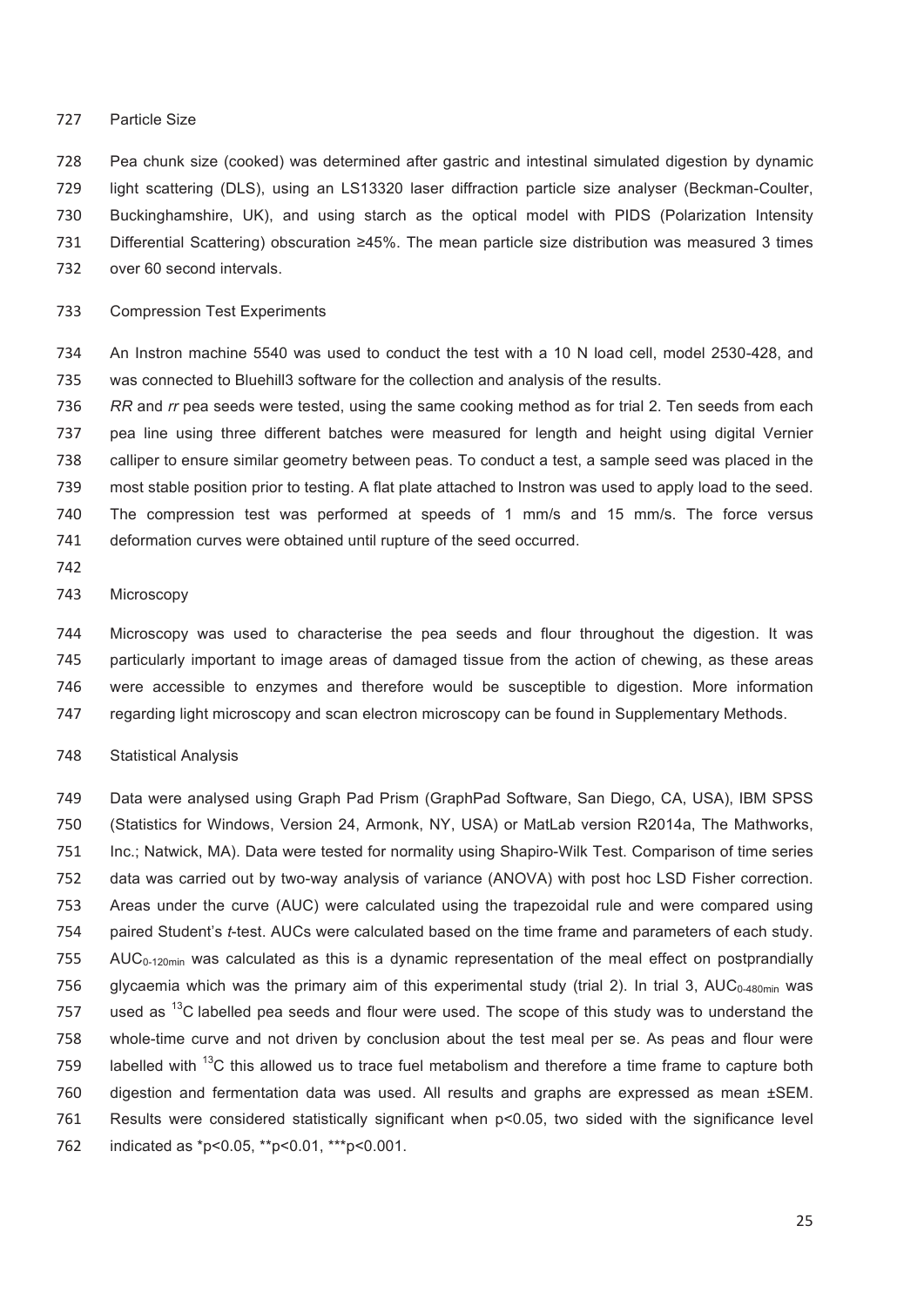763

764

#### 765 **Data Availability**

766 All presented data are tabulated and detailed din the main text and the Supplementary Information. 767 The experimental procedures are detailed in the Methods. Quantified data are freely available from 768  Mendeley Data Database at DOI: 10.17632/gtthhhp9wz.1

| 769        |    | References                                                                                       |
|------------|----|--------------------------------------------------------------------------------------------------|
| 770<br>771 | 1. | O'Keefe, J.H. and D.S. Bell, Postprandial hyperglycemia/hyperlipidemia                           |
| 772        |    | (postprandial dysmetabolism) is a cardiovascular risk factor. The American Journal               |
| 773        |    | of Cardiology, 2007. 100(5): p. 899-904.                                                         |
| 774        | 2. | Wolever, T.M. and C. Bolognesi, Source and amount of carbohydrate affect                         |
| 775        |    | postprandial glucose and insulin in normal subjects. The Journal of Nutrition, 1996.             |
| 776        |    | 126(11): p. 2798-2806.                                                                           |
| 777        | 3. | Jenkins, D., et al., Glycemic index of foods: a physiological basis for carbohydrate             |
| 778        |    | exchange. The American Journal of Clinical Nutrition, 1981. 34(3): p. 362-366.                   |
| 779        | 4. | Jenkins, D.J., et al., Glycemic index: overview of implications in health and disease.           |
| 780        |    | The American Journal of Clinical Nutrition, 2002. 76(1): p. 266S-273S.                           |
| 781        | 5. | Greenwood, D.C., et al., Glycemic index, glycemic load, carbohydrates, and Type 2                |
| 782        |    | diabetes: systematic review and dose-response meta-analysis of prospective studies.              |
| 783        |    | Diabetes Care, 2013. 36(12): p. 4166-4171.                                                       |
| 784        | 6. | Jenkins, D.J., et al., <i>Effect of a low-glycemic index or a high-cereal fiber diet on type</i> |
| 785        |    | 2 diabetes: A randomized trial. Jama, 2008. 300(23): p. 2742-2753.                               |
| 786        | 7. | Wang, S. and L. Copeland, Molecular disassembly of starch granules during                        |
| 787        |    | gelatinization and its effect on starch digestibility: a review. Food Function, 2013.            |
| 788        |    | $4(11)$ : p. 1564-1580.                                                                          |
| 789        | 8. | Sievenpiper, J., et al., Effect of non-oil-seed pulses on glycaemic control: a systematic        |
| 790        |    | review and meta-analysis of randomised controlled experimental trials in people with             |
| 791        |    | and without diabetes. 2009, Springer.                                                            |
| 792        | 9. | Rayner, T., et al., Genetic variation controlling wrinkled seed phenotypes in Pisum:             |
| 793        |    | how lucky was Mendel? International Journal of Molecular Sciences, 2017. 18(6): p.               |
| 794        |    | 1205.                                                                                            |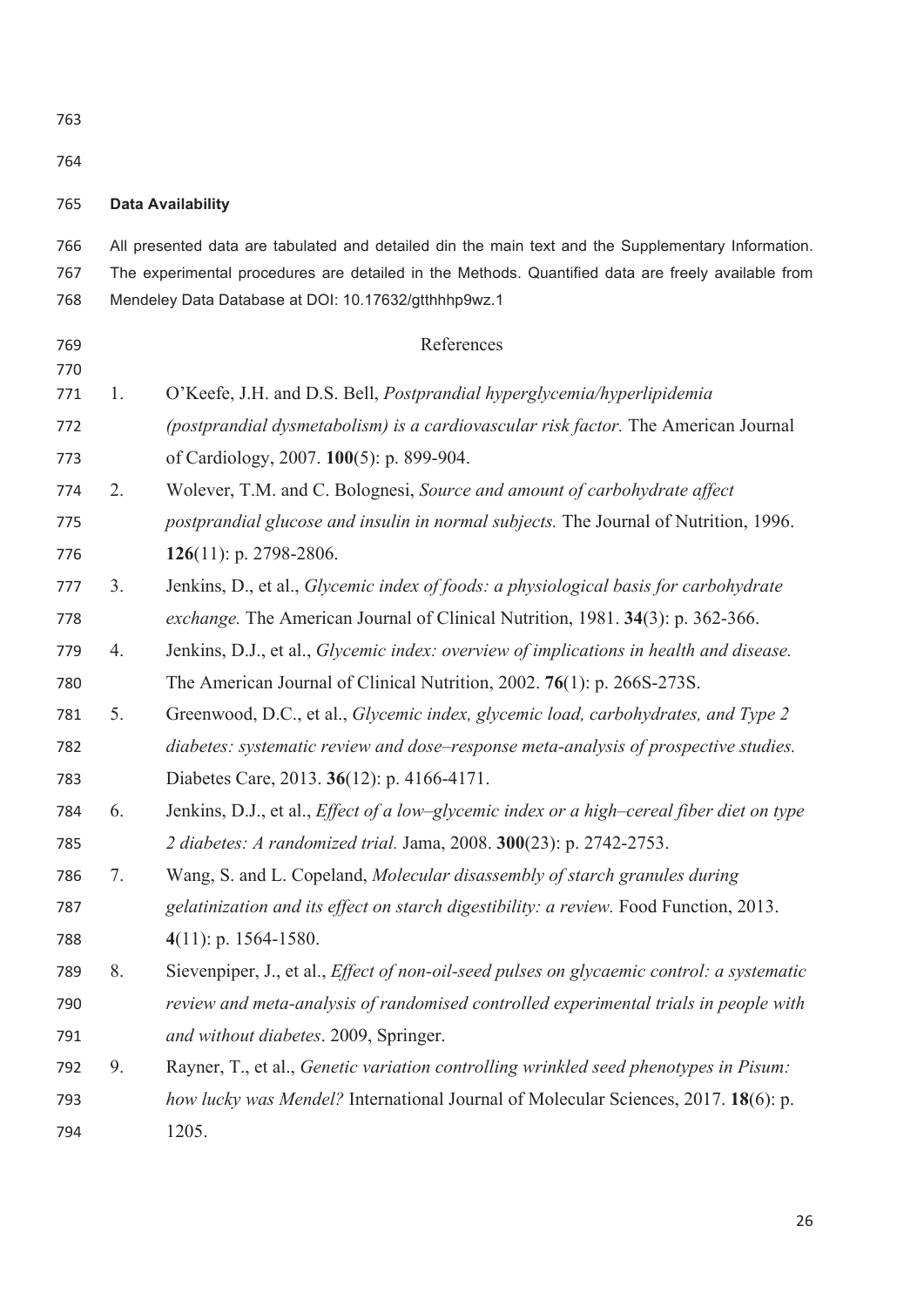- 10. Bhattacharyya, M.K., et al., *The wrinkled-seed character of pea described by Mendel*  796 *is caused by a transposon-like insertion in a gene encoding starch-branching enzyme.* Cell, 1990. **60**(1): p. 115-122.
- 11. Satoh, H., et al., *Starch-branching enzyme I-deficient mutation specifically affects the structure and properties of starch in rice endosperm.* Plant Physiology, 2003. **133**(3):  p. 1111-1121.
- 12. Hazard, B., et al., *Induced mutations in the starch branching enzyme II (SBEII) genes increase amylose and resistant starch content in durum wheat.* Crop Science, 2012. **52**(4): p. 1754-1766.
- 13. Schönhofen, A., X. Zhang, and J. Dubcovsky, *Combined mutations in five wheat STARCH BRANCHING ENZYME II genes improve resistant starch but affect grain*
- 806 *yield and bread-making quality.* Journal of Cereal Science, 2017. **75**: p. 165-174.
- 14. Sun, Y., et al., *Generation of high-amylose rice through CRISPR/Cas9-mediated targeted mutagenesis of starch branching enzymes.* Frontiers in Plant Science, 2017. **8**: p. 298.
- 15. Tuncel, A., et al., *Cas9*‐*mediated mutagenesis of potato starch*‐*branching enzymes*
- *generates a range of tuber starch phenotypes.* Plant Biotechnology Journal, 2019. **17**(12): p. 2259-2271.
- 16. Wang, T.L., T.Y. Bogracheva, and C.L. Hedley, *Starch: as simple as A, B, C?* Journal  of Experimental Botany, 1998. **49**(320): p. pp.481-502.
- 17. Ghoos, Y.F., et al., *Measurement of gastric emptying rate of solids by means of a*  816 *carbon-labeled octanoic acid breath test.* Gastroenterology, 1993. **104**(6): p. 1640- 817 1647.
- 18. McCleary, B.V. and D.A. Monaghan, *Measurement of resistant starch.* Journal of  AOAC International, 2002. **85**(3): p. 665-675.
- 19. Gidley, M., et al., *Molecular order and structure in enzyme-resistant retrograded starch.* Carbohydrate Polymers, 1995. **28**(1): p. 23-31.
- 20. Lopez-Rubio, A., et al., *Molecular rearrangement of starch during in vitro digestion:*
- *toward a better understanding of enzyme resistant starch formation in processed starches.* Biomacromolecules, 2008. **9**(7): p. 1951-1958.
- 21. Shrestha, A.K., et al., *Enzyme resistance and structural organization in extruded high*  826 *amylose maize starch.* Carbohydrate Polymers, 2010. **80**(3): p. 699-710.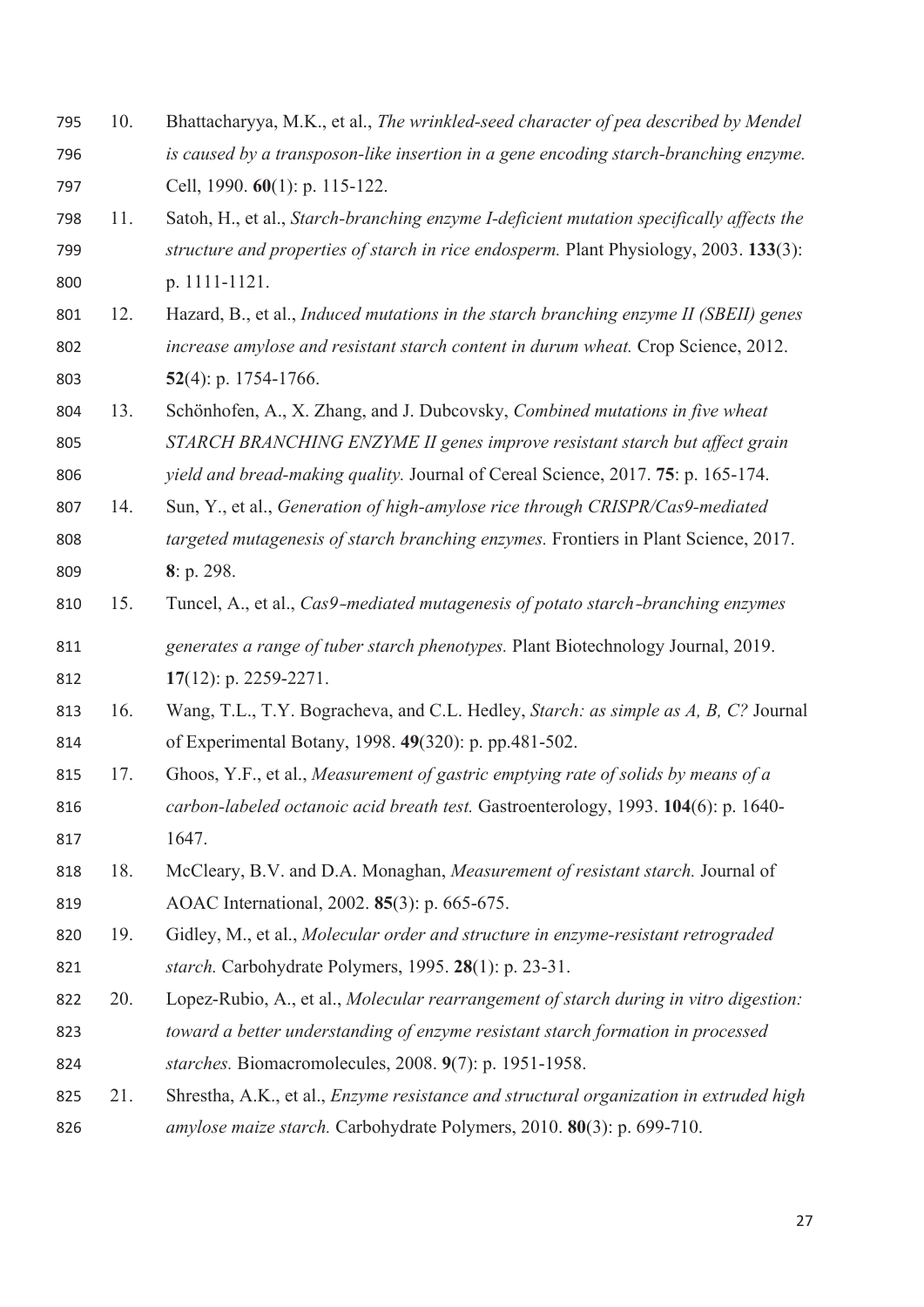- 22. Skrabanja, V., et al., *Influence of genotype and processing on the in vitro rate of starch hydrolysis and resistant starch formation in peas (Pisum sativum L.).* Journal of  Agricultural Food Chemistry, 1999. **47**(5): p. 2033-2039.
- 23. Zhou, H. and F. Liu, *Regulation, Communication, and Functional Roles of Adipose Tissue-Resident CD4+ T Cells in the Control of Metabolic Homeostasis.* Frontiers in  Immunology, 2018. **9**.
- 24. Lambeth, S.M., et al., *Composition, diversity and abundance of gut microbiome in prediabetes and type 2 diabetes.* Journal of Diabetes, 2015. **2**(3): p. 1.
- 25. Edwards, C.H., et al., *Manipulation of starch bioaccessibility in wheat endosperm to*  836 *regulate starch digestion, postprandial glycemia, insulinemia, and gut hormone responses: a randomized controlled trial in healthy ileostomy participants, 2.* The

 American Journal of Clinical Nutrition, 2015. **102**(4): p. pp.791-800.

- 26. Tahir, R., et al., *Study of the structure and properties of native and hydrothermally processed wild-type, lam and r variant pea starches that affect amylolysis of these starches.* Biomacromolecules, 2010. **12**(1): p. 123-133.
- 27. Edwards, C.H., et al., *A comparison of the kinetics of in vitro starch digestion in smooth and wrinkled peas by porcine pancreatic alpha-amylase.* Food Chemistry,  2018. **244**: p. pp.386-393.
- 28. Pilichiewicz, A.N., et al., *Load-dependent effects of duodenal glucose on glycemia,*  846 *gastrointestinal hormones, antropyloroduodenal motility, and energy intake in healthy men.* American Journal of Physiology-endocrinology Metabolism, 2007. **293**(3): p. 848 E743-E753.
- 29. Zhang, G., Z. Ao, and B.R. Hamaker, *Slow digestion property of native cereal starches.* Biomacromolecules, 2006. **7**(11): p. 3252-3258.
- 30. Donohoe, D.R., et al., *The microbiome and butyrate regulate energy metabolism and autophagy in the mammalian colon.* Cell Metabolism, 2011. **13**(5): p. 517-526.
- 31. Panwar, H., et al., *Probiotics as potential biotherapeutics in the management of type 2 diabetes–prospects and perspectives.* Diabetes/metabolism Research Reviews, 2013.
- **29**(2): p. 103-112.
- 856 32. Julious, S.A., *Sample size of 12 per group rule of thumb for a pilot study.* J
- Pharmaceutical Statistics: The Journal of Applied Statistics in the Pharmaceutical   Industry, 2005. **4**(4): p. 287-291.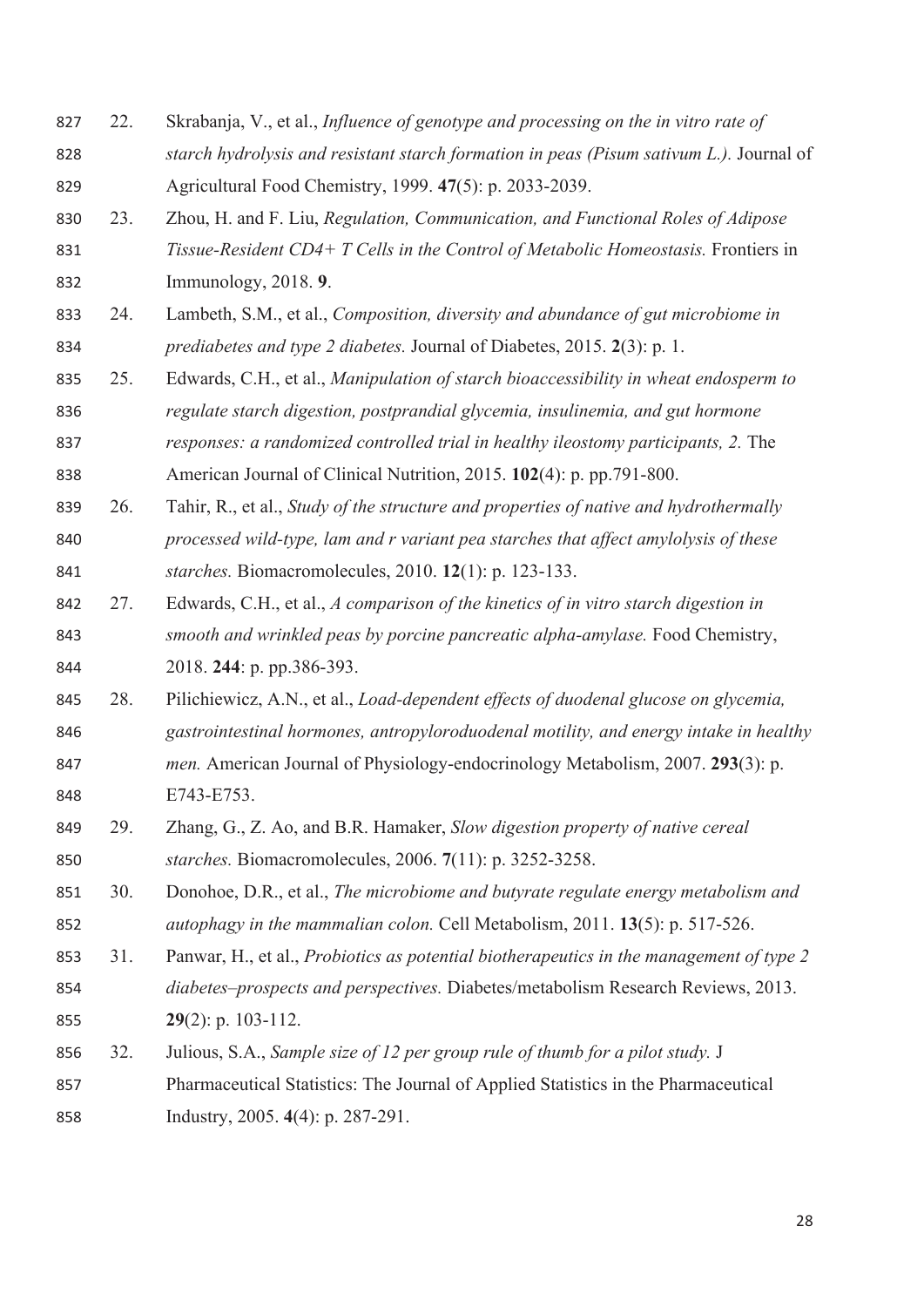33. Te Morenga, L., et al., *Effect of a relatively high-protein, high-fiber diet on body*  860 *composition and metabolic risk factors in overweight women.* European Journal of 861 Clinical Nutrition, 2010. **64**(11): p. 1323-1331. 862 34. Preston, T. and D. McMillan, *Rapid sample throughput for biomedical stable isotope*  863 *tracer studies.* Biomedical Environmental Mass Spectrometry, 1988. **16**(1-12): p. 229- 864 235. 865 35. Edwards, C., et al., *Production of 13C labelled pea flour for use in human digestion*  866 *and fermentation studies.* Isotopes in Environmental Health Studies, 2002. **38**(3): p. 867 139-147. 868  36. Garcia-Perez, I., et al., *Identifying unknown metabolites using NMR-based metabolic*  869 *profiling techniques.* Nature Protocols, 2020: p. 1-30.  37. Morrison, D.J., et al., *A streamlined approach to the analysis of volatile fatty acids and its application to the measurement of whole*‐*body flux.* Rapid Communications in  Mass Spectrometry, 2004. **18**(21): p. 2593-2600.  38. Minekus, M., et al., *A standardised static in vitro digestion method suitable for food– an international consensus.* Food Function, 2014. **5**(6): p. 1113-1124.  39. Perez-Moral, N., et al., *Ultra-high performance liquid chromatography-size exclusion*  876 *chromatography (UPLC-SEC) as an efficient tool for the rapid and highly informative characterisation of biopolymers.* Carbohydrate Polymers, 2018. **196**: p. 422-426.  40. Flanagan, B.M., M.J. Gidley, and F.J. Warren, *Rapid quantification of starch molecular order through multivariate modelling of 13 C CP/MAS NMR spectra.* J  Chemical Communications, 2015. **51**(80): p. 14856-14858. 881

# **Acknowledgements**

883 We thank Dr Eleutheria Panteliou and Dr Lilian Mendoza for their help during nasogastric and  nasoduodenal tubes insertion. We thank Alia Sukkar and Anna Cherta Murillo for their assistance in  Trial 4 and Dr Georgia Franco Becker and Dr Claire Byrne for their help with the radioimmunoassays 886 in Trial 4. We thank Mrs Eleanor McKay for technical assistance with the plasma  $^{13}$ C glucose and 887 urine  $13^{\circ}$ C SCFA assay and Mrs Sandra Small for technical assistance with the breath  $13^{\circ}$ C and urine 888  $<sup>13</sup>C$  SCFA assay and growth of isotope labelled pea seeds. We thank Dr Mary Parker for valuable</sup> 889 discussions and interpretation of the microscopy images. We thank Dr Brittany Hazard, QIB, for very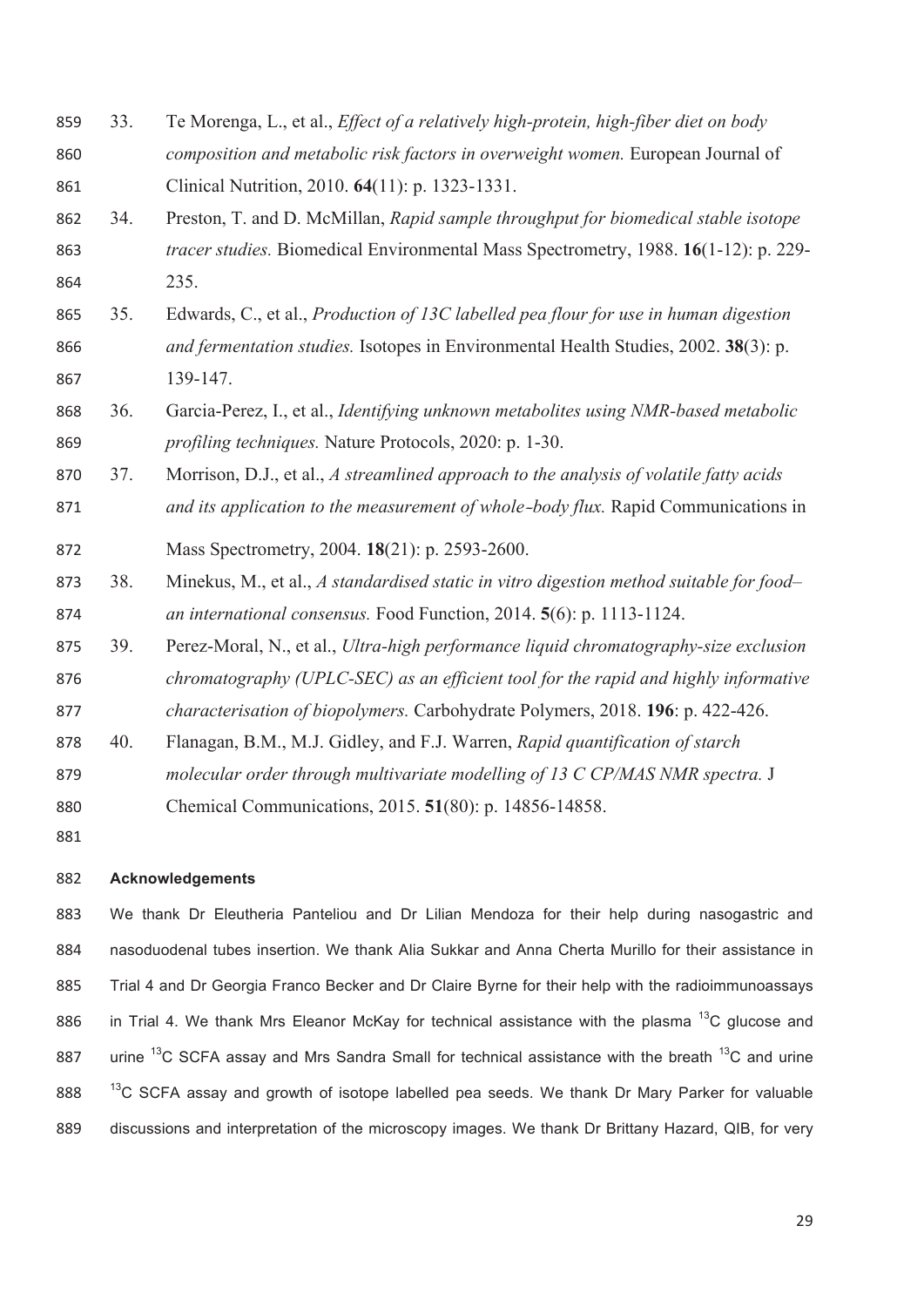helpful discussions of starch mutations in cereals. All clinical trials were conducted at the NIHR  Imperial Clinical Research Facility, we thank all the staff and volunteers who took part in the study.

 The Division of Integrative Systems Medicine and Digestive Disease at Imperial College London  receives financial support from the National Institute of Health Research (NIHR) Imperial Biomedical  Research Centre (BRC) based at Imperial College Healthcare NHS Trust and Imperial College 895 London, in line with the Gut Health research theme. IGP is supported by a National Institute for Health 896 Research (NIHR) fellowship (NIHR-CDF-2017-10-032). CD gratefully acknowledges support from the  Department for Environment, Food & Rural Affairs (CH0103, CH0111, Pulse Crop Genetic 
 Improvement Network; LK09126) and from the Biotechnology and Biological Sciences Research  Council (BBSRC; BB/L025531/1, BBS/E/J/000PR9799). The authors also gratefully acknowledge the support of the BBSRC through the BBSRC Institute Strategic Programme Food Innovation and Health 901 BB/R012512/1 and its constituent project(s) BBS/E/F/000PR10343 (Theme 1, Food Innovation) and BBS/E/F/000PR10345 (Theme 2, Digestion in the Upper GI Tract). Infrastructure support was provided by the NIHR Imperial Biochemical Research Centre and the NIHR Imperial Clinical Research Facility. GF is an NIHR Senior Investigator. This research was funded by the Biotechnology and Biological Sciences Research Council (BBSRC, Grant Nos. BB/L025582/1, BB/L025418/1, 906 BB/L025531/1, BB/L025566/1). The views expressed in this publication are those of the authors and not necessarily those of the NHS, the NIHR, or the Department of Health and Social Care.

908

### **Authors contributions**

 GSF oversaw the design and implementation of the *in vivo* experiments. KP managed, assist in design and performed all the experimental studies *in vivo*, samples collection, processing, and data analysis. ESC designed and applied for ethics of the human studies. RA and MK assisted in experimental human studies 2 and 3 and 4 (MK). NP was responsible for the nasogastric and nasoduodenal tubes insertion. Metabolomics analysis was performed by KP and IGP. Metabolite identification was performed by IGP and JISC. DJM and TP oversaw the stable isotope analysis and data analysis and 916 labelled crop production (TP). LJS performed simulated digestions, starch analysis of pea seeds and particle size analysis of pea fragments; sample preparation and imaging using light microscopy and  sample preparation for scanning electron microscopy. Preparation, sectioning and imaging of pea tissue sections was done by RS and KLC; KLC performed SEM. NP carried out simulated digestions